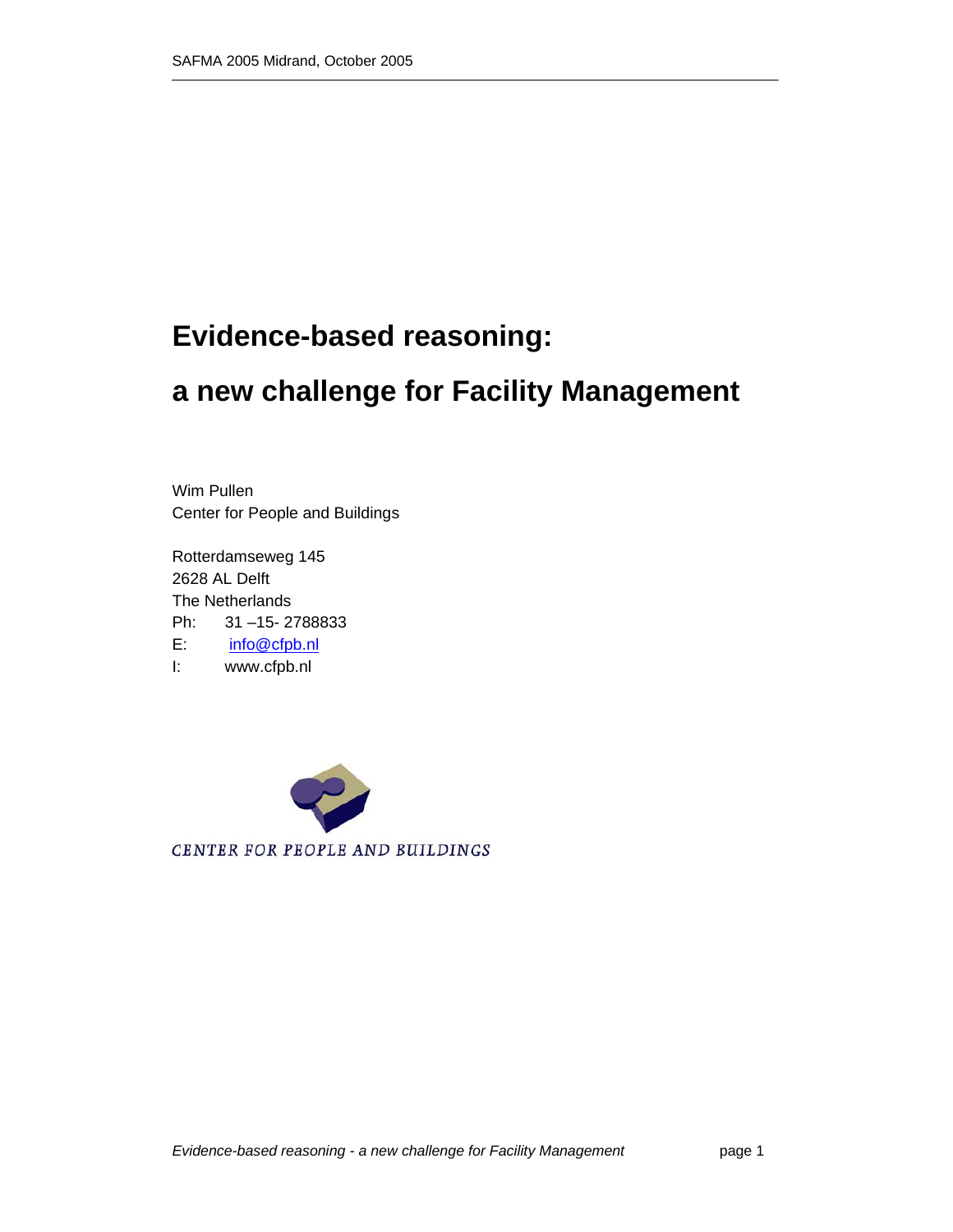| Evidence-based Facility Management: definition and steps 13 |  |
|-------------------------------------------------------------|--|
| Workplace Environment Diagnostic Infrastructure results 21  |  |
|                                                             |  |
|                                                             |  |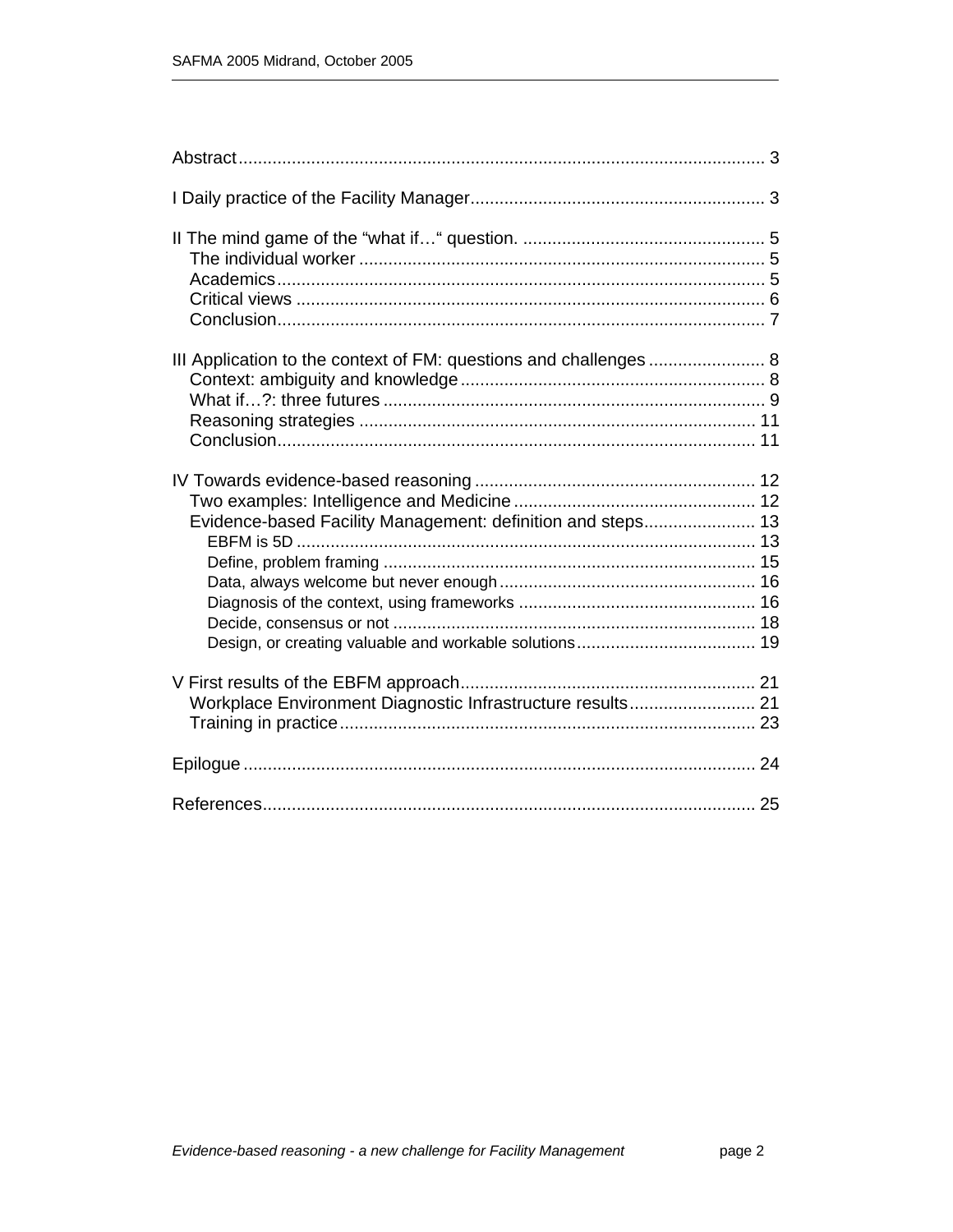## **abstract**

*Facilities Management has been and will be a practical profession. Experience plays a major role in the life of the Facility Manager (FM). Key performance indicator is the reaction of the end user: will he continue to pay for the FM services? In a changing business environment the question is about always about the perceived value. Will FM continue to deliver value that is "to create the environment that enables the outcome rather then to specify how it will be done" (Price1999). Organisations, like human being want to survive in the turbulence of the ecosystem, which is called market economy. Knowledge and the ability to apply it will be key. I believe that – as in medicine – the FM will need to move forward and develop the practice of evidence-based reasoning. Interventions in the physical assets – as suggested by the FM - will have consequences including all sorts of risks. The theme of the SAFMA 20005 conference: FM 2005 "what if….?" allows us to play mind games exploring challenges for the FM profession. Attention will be paid to reasoning strategies and to the 5D's of the Evidence Based Approach: to Define, problem framing, Decide, consensus or not, Data, always welcome, Diagnose, what's the matter and finally where the action will lead us: Design, or creating options of possible futures: workable solutions.* 

## **I Daily practice of the Facility Manager**

The life of a Facility Manager is no fairy tale even though the figure 1001 applies to the number of his day-to-day activities. If the well-known management author Michael Porter says that strategy is not the same as *operational effectiveness* (Porter 1996), then he should talk to a Facility Manager to acquire a deeper insight into the concept of strategy. Excellence in operational processes (which is my interpretation of Porters term Operational Effectiveness<sup>1</sup>) is, in fact, a fundamental aspect in the life of the Facility Manager. Poor services and poor buildings are not enough to survive, neither for the company nor for the Facility manager. More particular, a manager must have a trained eye for what people want if he is to excel in facilities management. He must ensure that employees need not worry about being unable to carry out their work properly: he has to 'de-worry' them. And the sector in which he works is irrelevant. This assignment is applicable everywhere – in healthcare, education, hotels, airports and offices. Facilities management is an *experience-based*  profession since if you lack experience, you will not be able to keep up with all of the tasks that you have to carry out.

Porter states that operational effectiveness is necessary but not sufficient. What else is needed? The Facility Manager is not only occupied with 999 operational tasks that support the business. He also has to look into future development. Without leadership none will be accomplished. IFMA $2$  defines those three primary tasks:

 $\overline{a}$ 

 $1$  Operational effectiveness means performing similar activities better than rivals perform them.

 $2$  www.ifma.org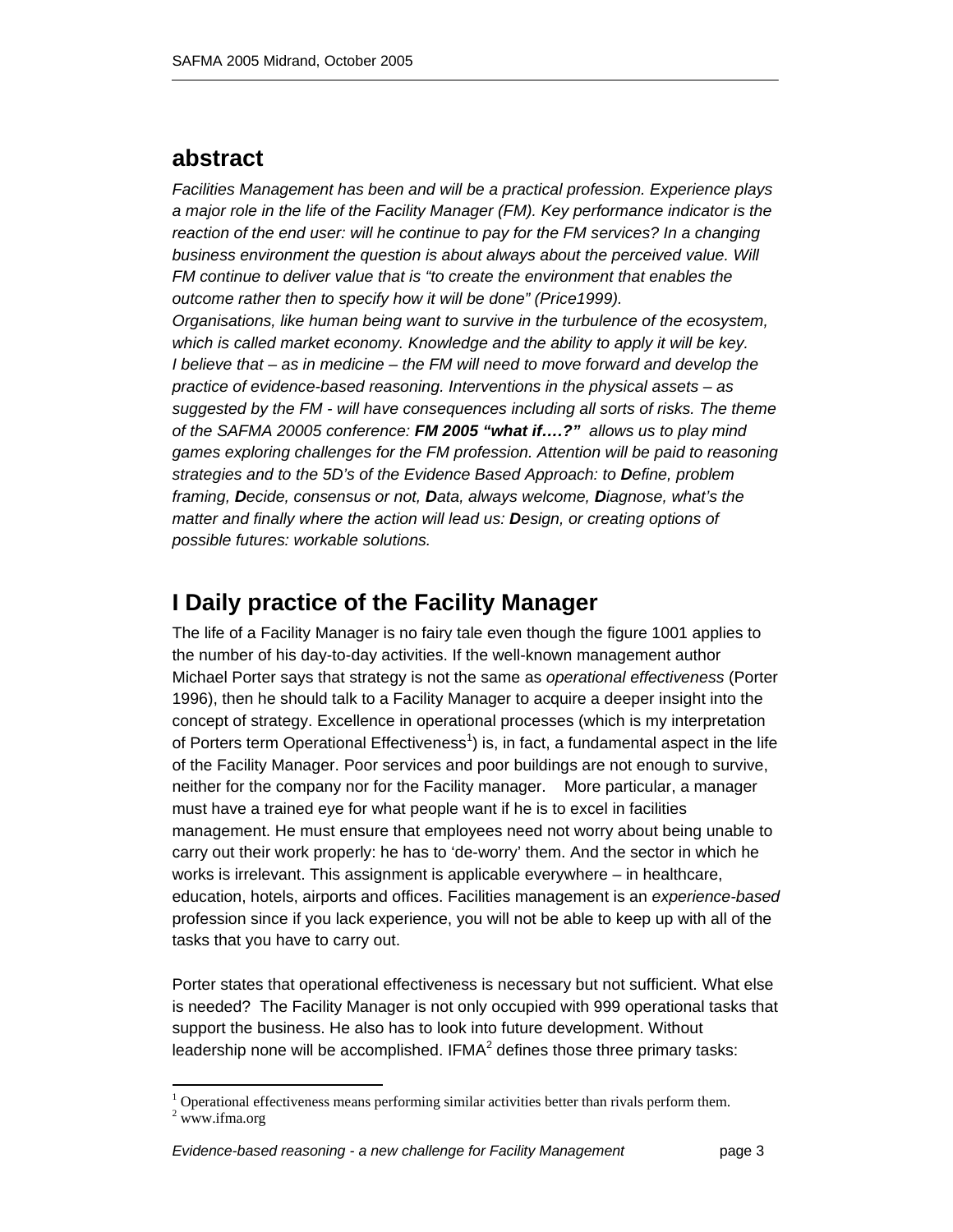- Supporting the business
- Advancing the business
- Show leadership.

The first primary task entails the *creation of an environment that enables the outcomes* of an organisation*.* Most of the time this environment is a building that performs as such. We also include the services that are provided, so employees can perform, pupils can learn or patients can receive appropriate care. These values come down to daily life of the worker experiencing support to do his job.

The second primary task of the Facility Manager is *to add value* to the daily things in order to advance the business*.* Given that added value is such a vague term, this article will focus on it. The following questions are not always posed: what type of value is involved, what is this value added to, for whom is it intended and what can be used to achieve it? To achieve value, the Facility Manager often has to fall back on his experience (experience-based reasoning) during daily practice. Adding value requires a knowledge based analysis more and more. Years of experience will no longer satisfy many principals and customers. Because of turbulence in businesses and society people will demand knowledge based expertise

The theme of the SAFMA 2005 conference FM 2005 What if…? invites us to play mind games and exercise serious reflections. Questions should be asked: "what if I do the same as always?'

"what if I do the same as my colleagues?"

"what if I offer the same as my competitors"

"what if I don't understand the changes in business" etc…

Dealing with those questions is taking on the *contingency approach*. This approach is based on the assumption that there is no best way to lead, that we need to understand settings, understand the differences that appear and the risks involved.

The future Facility Managers needs to become be smarter in reasoning. I shall discuss in this article a new method of reasoning: from *experience-based* to *evidence-based*. I will examine the motives and the experience that we have acquired in the Netherlands to realise a scientifically based development direction for Facilities Management.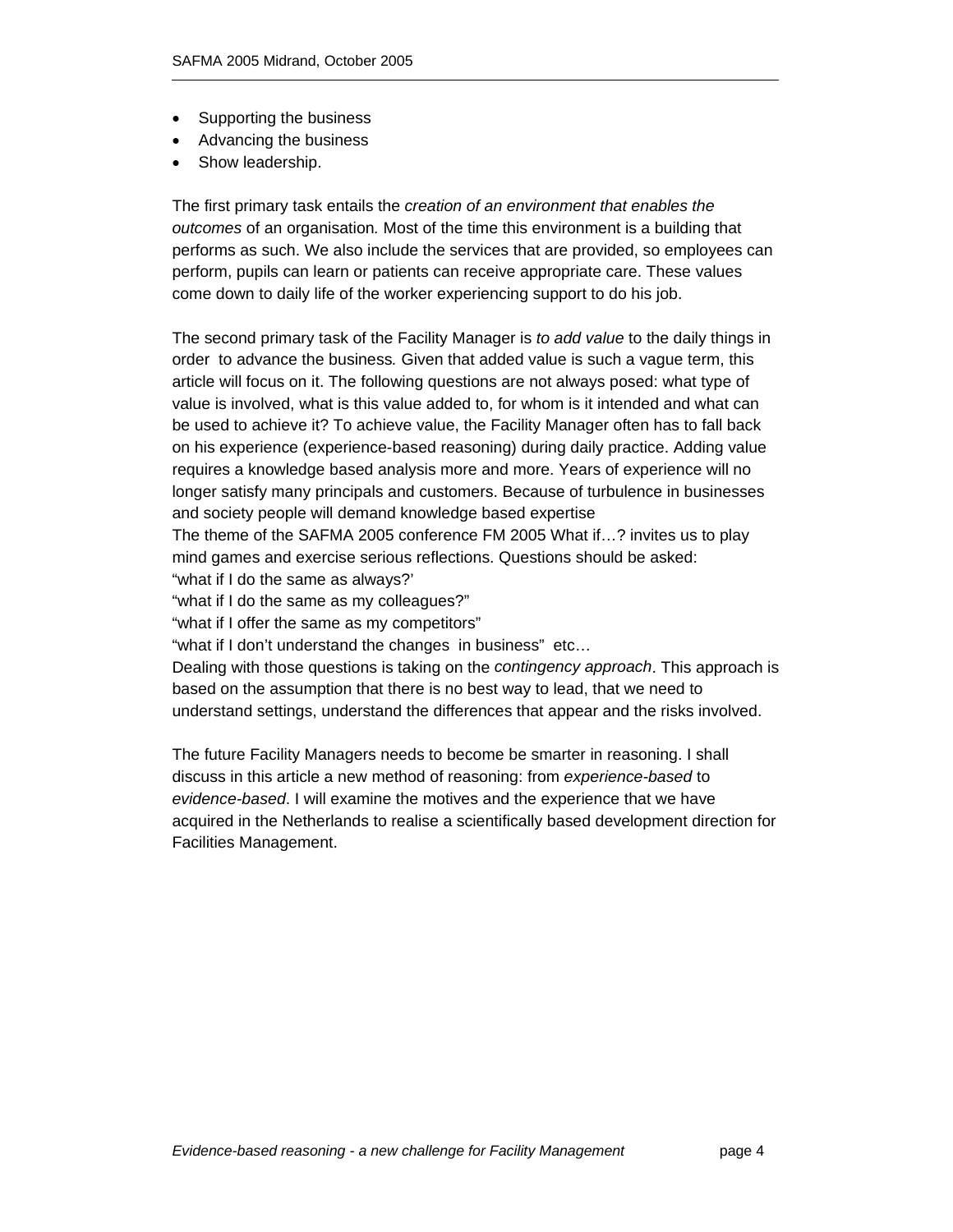## **II The mind game of the "what if…" question.**

As mentioned earlier, I wish to focus on the 'advancing the business"-task of the Facility Manager, often referred to as delivering added value. Countless opinions on this topic appear in professional and scientific literature. Originally the term added value comes from economics and is defined as Economic Value Added (EVA) which is is often defined as the value of an activity that is left over after subtracting from it the cost of executing that activity and the cost of having lost the opportunity of investing consumed resources in an alternative activity<sup>3</sup>. The most important question we must ask ourselves is why do we keep talking about providing added value without becoming specific? We will take some different views.

## *The individual worker*

Organisations are associations of people that work together and act for the sake of organisational goals. As long as people perceive their actions and the organisational goals to be of value, they will strive to ensure the existence of the organisation (van Diest, 1997). Individuals within an organisation are usually unaware that they are subconsciously and continuously evaluating the meaning or value of their work. The moment people become employees in a specific position, they start working on management fads like mission statements, visions and value chains, thus leaving the domain of the hidden evaluations. In this way the legitimacy of existence or actions become open to discussion. That provides something to hold on to. People also look at the negative sides of decisions that lead to resistance or undesired developments (Giddens, 1992). I will touch upon undesirable developments and risks shortly.

## *Academics*

 $\overline{a}$ 

Academics can also be pragmatic the subject of added value. In a process of permanent reflection, academics are searching for generically applicable rules, principles or methods that can be valuable in various contexts, without reverting to slogans or clichés.

In literature on Facilities Management, added value is discussed in completely different ways.

*Defining lists with statements* are made about functions of Facilities Management (Grimshaw, 2003):

"Statements and language become important pointers to our relationship with physical space. In this spirit FM could be characterized (and defended) by any or all of the following six statements:

(1) FM is a technical function concerned with maintaining the practical utility of the physical infrastructure to ensure it supports the core activity of an organisation (operational maintenance).

<sup>&</sup>lt;sup>3</sup> Definition taken from: www.wikipedia.org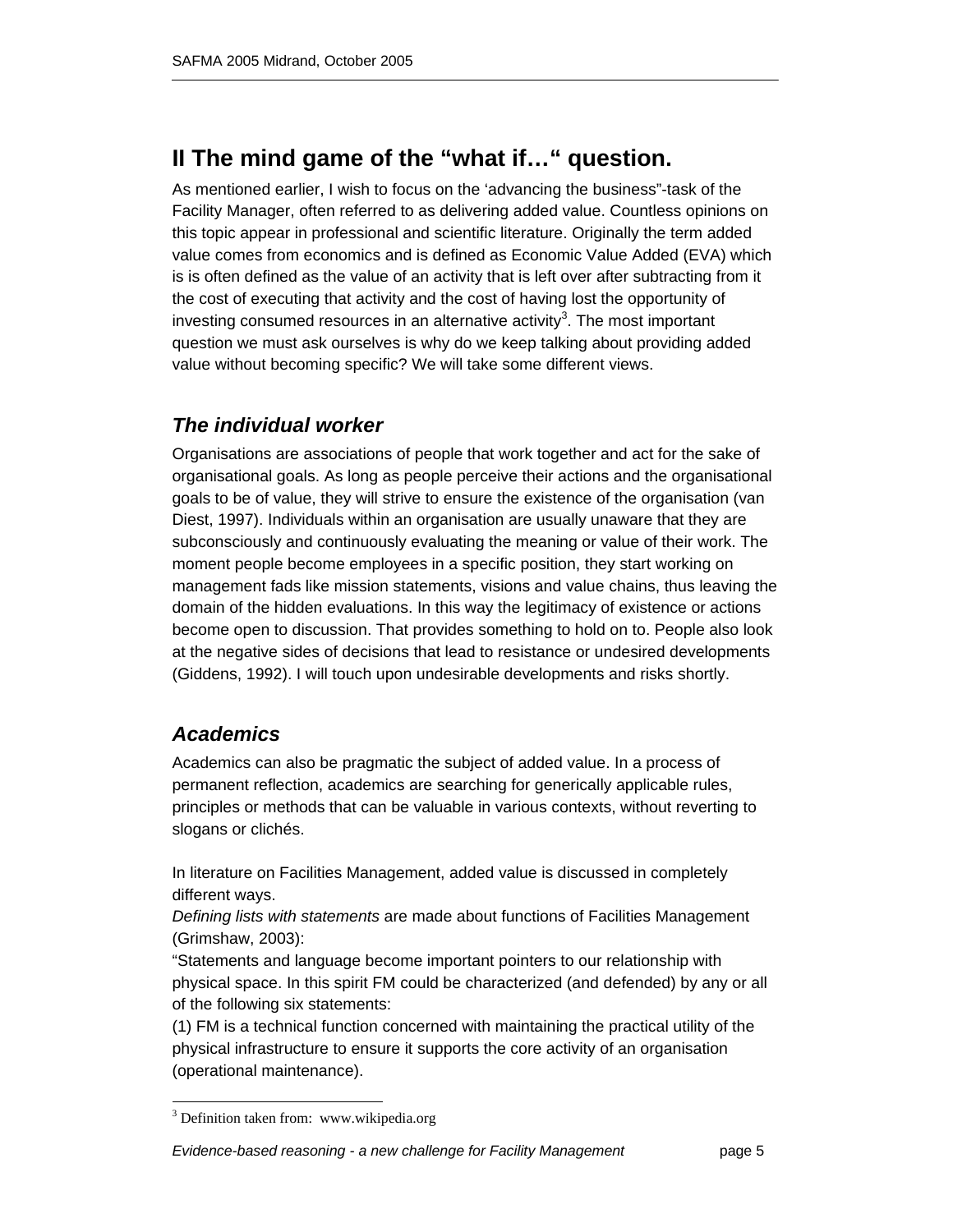(2) FM is an economic function concerned with ensuring the efficient use of physical resources function concerned with the forward planning of physical infrastructure resources to support organisational development and reduce risk (change management).

(4) FM is a social function concerned with ensuring the physical infrastructure of work meets the legitimate needs of users within their organisational role (user interfacing). (5) FM is a service function concerned with the provision of non-core support services (support service).

(6) FM is a professional function with social responsibility for people in the workplace (advocacy)."

Academics also provide us with a mishmash of *motives, conditions and activities.*  In literature on Corporate Real Estate Management added value is divided into two groups of focal areas (Krumm, 1999):

- 1. resource sharing: focuses on the use and management of buildings, land and services. This also includes 'economies of scale in acquisition of products and services, alignment in use and management of real estate and real estate services and the provision of high-quality services at competitive prices'.
- 2. capabilities transfer: focuses on the availability of information and expertise within the corporation. This includes 'knowledge of business and management processes, collection of scarce expertise, risk sharing, confidentiality of information, formal and informal networks, speed of actions and transactions and strategy formulation, anticipation and innovation'.

Each of these lists appears to function as a *practical catalogue* for the Facility Manager to make himself aware of focal areas in which he is expected to perform. Or it puts forward a theme that he will use in his work since this is what his view of his profession entails.

### *Critical views*

Professional literature also contains critical views on the Added Value of Facilities Management. A Facility Manager who talks in slogans without that much knowledge about the foundations cannot expect a lot of sympathy (Cairns 2003). With regard to theory, language and applicability, he states:

"much of what is currently held forth as theory in the field of FM is *little more than slogans*, sound bytes that have little or no empirical or theoretical foundation to justify their transfer into knowledge. Ideas such as homeworking, teleworking, hot-desking, outsourcing are presented as universal panaceas for organizational problems. That they *may prove effective*, or have done so at some point in organizations in which they were developed, is not contested. I do not argue that some or all of these ideas are not good, and could not be turned, in part at least, into generalized models. But, that they are *transferable into other contexts*, to different organizations with different people, different problems, without critical appraisal of their applicability in these other contexts is contested."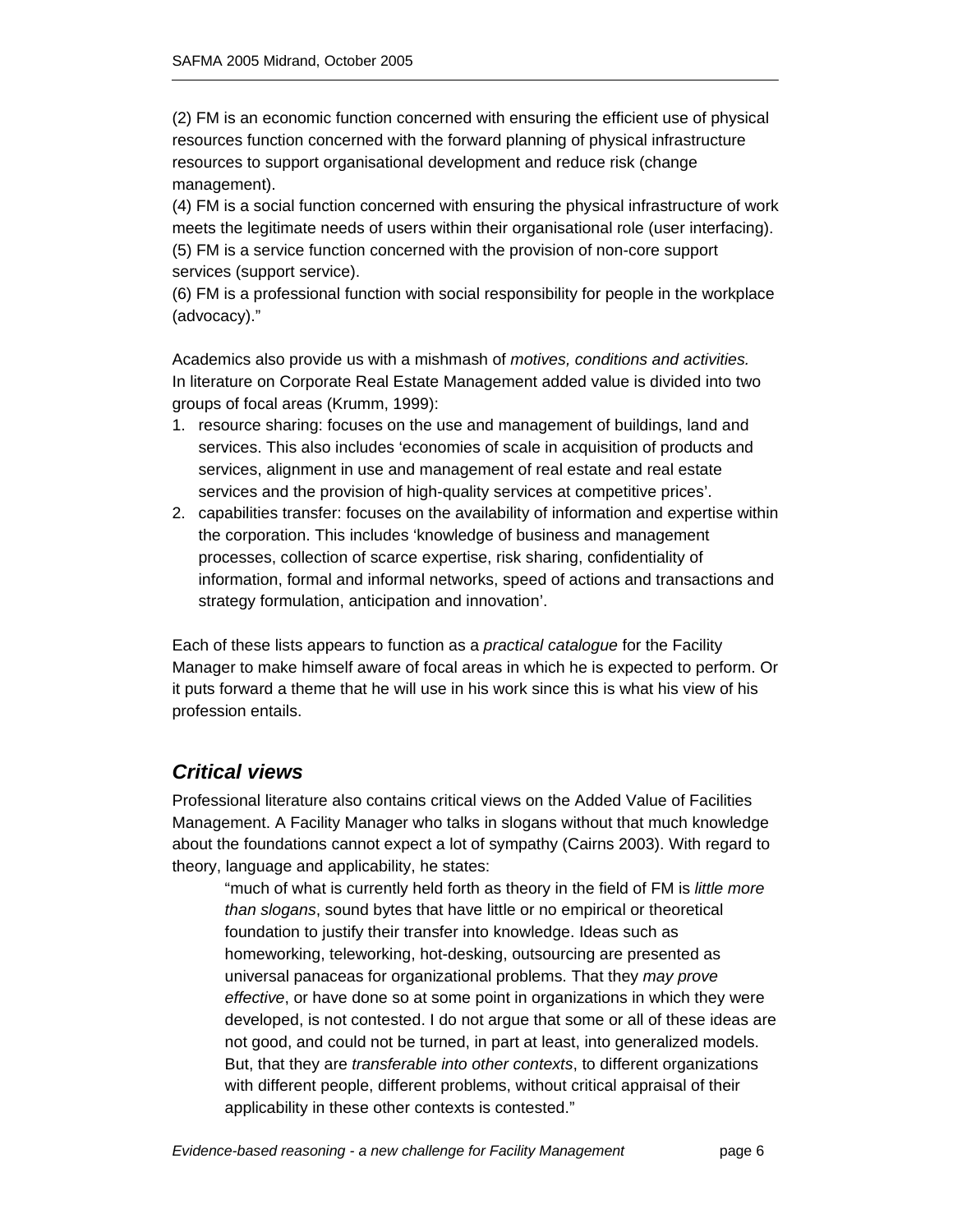The extent to which 'added value' is realised is put into perspective by Price (Price, 2004):

"On the one hand, FM can claim a longer history and greater global spread than most emergent fashions. On the other hand, despite many claims concerning added value, reduced risk and multiple futures the subject remains rooted to an operational and cost focussed stance unable to enunciate its contribution to "the core business". Indeed, the language of "core" and "non-core", into which FM so easily falls arguably serves to subtly reinforce a perception of unimportance".

He also adds:

"Without that engagement (with human dynamics of the organisation) and without the frameworks and evidence to demonstrate the contribution, FM is condemned to operate in the commodity box, seen as mere support rather than as a true enabler of business".

### *Conclusion*

These critical voices reveal motives that are involved reflecting values: the value of knowledge and context (Cairns) or the appreciation of own performance (Price). Both are required in order to make a significant contribution to the existence of organisations.

On the face of it, a type of philosophical language game appears to be involved. In this language game about added value, the biggest bluffer may win just like that, but will it be a sustainable victory? The following question that therefore arises is "what must be done to face the future with *more than just* an opportunistic attitude, with the possibility of a permanent contribution instead of occasional success?" Price offers an indication in his statements quoted above: it is about engagement, frameworks and evidence.

The Center for People and Buildings (CfPB) has accepted the outlined challenge to tackle the considerable lack of empirical evidence on the influence of the work environment in and on employees and the organisation. We have taken the path towards evidence-based reasoning, which is why this topic is the focal point of this article.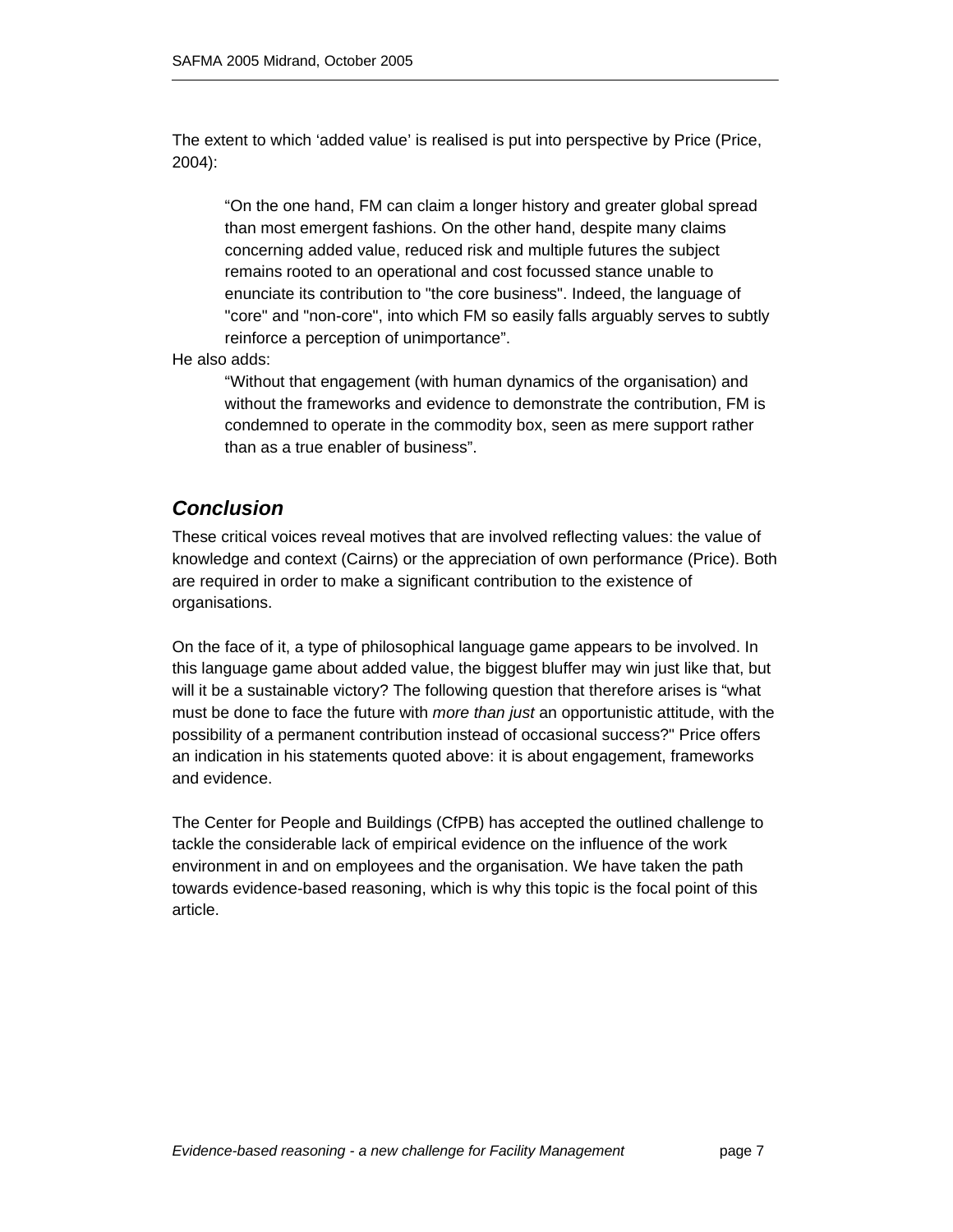## **III Application to the context of FM: questions and challenges**

### *Context: ambiguity and knowledge*

The Facility Manager has to continue doing a lot and has to do more explaining on the why of things. If he only "does", he confirms his role as the executor of operational support processes that merely cost money and contributes very indirectly to corporate performance. If the Facility Manager only "explains" the importance of FM, his colleagues will view him as someone who insists on contributing to the formulation of the corporate strategy. Unhappily both are insufficient: doing without thinking or too much talking. Both ways of behaving will give rise to an ambivalent attitude towards Facilities Management: 'Of what use are they to you, they all do as they please' or 'they insist on doing so'. I define an ambivalent attitude as "simultaneous and contradictory attitudes or feelings (as attraction and repulsion) toward an object, person, or action, leading to uncertainty as to which approach to follow".

This outline – a caricature of course – does reveal, however, that the evaluation of the FM discipline also involves *ambiguity*, a state of being understood in two or more possible senses or ways. Ambiguity as opposed to uncertainty. Uncertainty entails a lack of information – you do not know everything. You will have to collect information for that purpose. Ambiguity involves a lack of meaning. The people involved do not know how they must interpret things. The meaning is in the heads of people (Noordegraaf , 2004). If a Facility Manager presents various workplace options for a flexible workplace strategy, there will still be employees who reduce the variations to a picture of doom featuring the open-plan office (Bürolandschaft) of the 1970s.

How can the Facility Manager deal with this paradoxical situation? Explicating meaning based on clear issues will help. Meaning depends very much on the frame of reference of his audience. He has to answer the following three questions and organise the implementation in practice accordingly:

- when does it work better? (increase in labour productivity);
- when does it work best? (job satisfaction);
- when does it work more economically? (reduction in overall costs).

He has to better comprehend the underlying mechanisms: how do you know it is working better, what is the reason for this and what can I do to ensure it works even better? At the same time, he has to account for related expenditure. After all, some people regard the Facilities Management department as a spending department (cost centre).

More than ever, the Facility Manager will need to develop teaching strategies. He can combine the need for accountability with his urge to develop. Engagement is present, now knowledge is required.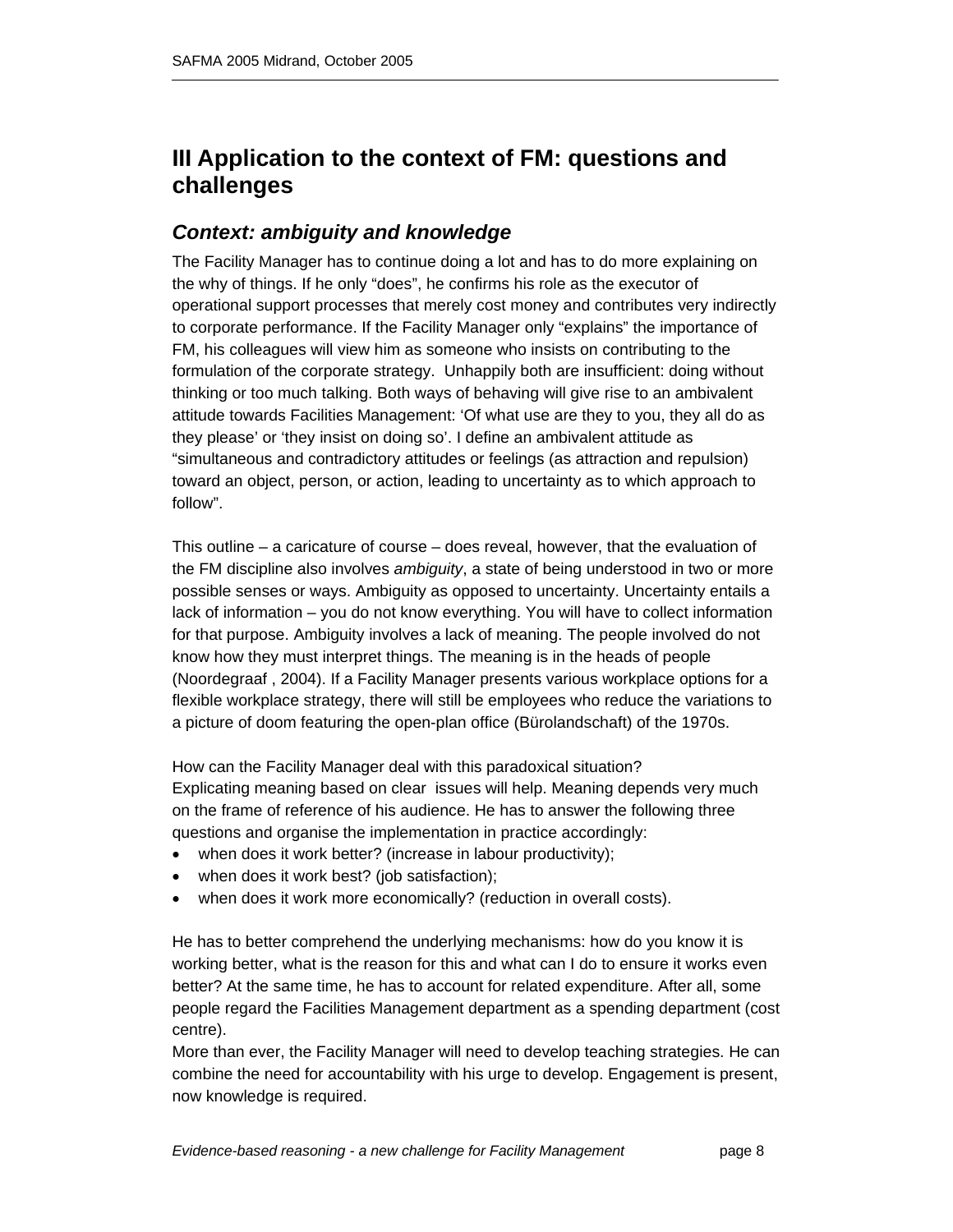### *What if…?: three futures*

While answering the three questions, the Facility Manager is busy contemplating the future. He continues to imagine different option, scenario's, events that might occur, risks that may become facts. At Delft University of Technology developed a useful version of the mind game facing the challenges of the future was developed (de Jong 2004):

- The probable future?
- **The possible future?**
- The desirable future?

#### The probable future

There are more and less probable futures. In any of the probable futures the element of chance is included. Anything probable is per definition possible, but not everything possible is also probable. The probable future could be predicted which is supported by evidence strong enough to establish presumption but not proof; likely to be or become true or real

#### The possible future

There are a lot of possible futures that are within the limits of ability of thinking, capacity of imagination, or realisation. Facility Managers who occupy themselves with this theme often use scenario methods to chart possible futures. Within the profession of Facilities Management, we are familiar with studies on the office of the future or the future competencies of the Facilities Manager.

#### Desirable futures

Desirable futures are described in policy plans; sometimes we can discern obvious futures and impossible futures. Obvious are those futures that are also probable. Sometimes managers are striving after impossible futures.

The combination contains two interesting areas:

- 1. Possible and desirable futures, for which the probability distribution of the consequences (goals) is unknown.
- 2. The possible and probable but undesirable futures (problems).

#### Example 1: Possible and desirable but uncertain futures

In many organisations, facility services are subcontracted with conviction and with the aim of improving efficiency. Within countless organisations, the FM function has shifted to the purchase of services (contract managers). Services are provided by a number of contracted partners (service providers). And then there are the users of the services (end users). Constant discussion with end users (strategic alignment) is required in order to provide suitable services. Knowledge about the required workplace will have to be translated into new service contracts. Two problems may arise in practice. Firstly, more and more long-term contracts are being concluded (up to thirty years), often under the regime of public private partnerships. No one knows what the future holds in store and the implications for service contracts. The element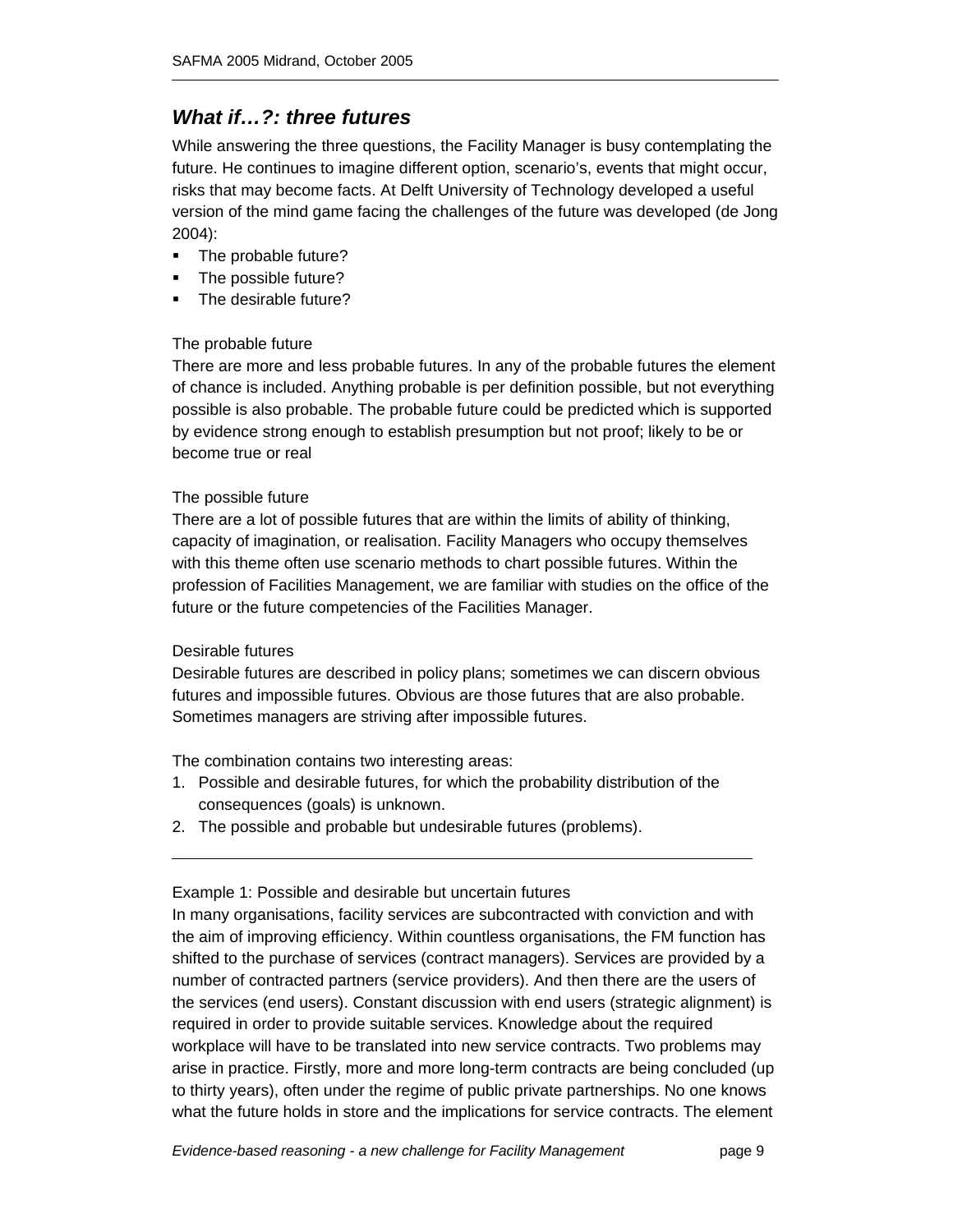of time yields uncertainty. The second problem concerns the number of contract partners. As service contracts increase in number, contract partners will have to manage more content-related relationships. What will happen if the contract manager is no longer present? Will providers then have all the required knowledge on hand and won't some of the important added values of the FM function such as organisational knowledge and confidentiality disappear as a result? Much has been written about service organisations, but empirical data on managing uncertainties is also lacking in this field (Tuomela, 2003).

#### Example 2: Possible and probable but undesirable futures

Over the past few years' organisations have been shocked by attacks on buildings in which they are housed (Oklahoma bombing, Twin Towers). The threat of terrorism is the dormant but also more commonly evident consequence of radicalised modernisation. Such a threat, for which we have no overview of the "what, when and the effects", is referred to as a risk. This category also includes natural risks such as hurricanes, earthquakes and flooding. Undesirable futures can also be formulated for three organisational domains: customer care, business (corporate, commercial, legal and financial) and facilities (employee health, satisfaction and the work environment). Underlying relationships are relevant.

A Facility Manager who takes his work seriously and wishes to develop himself and his occupation at the same time can benefit from the mind game of the various futures. The systematic exploration of possible futures and related risks is an important competence that has to be developed. Experience in the resolution of issues no longer suffices. The aforementioned examples show that sometimes no knowledge is available to face desirable but uncertain futures or that experience is lacking in domain of facilities management to deal with problems. Many Facility Managers can testify on the basis of everyday practice that there are numerous Human Resource Managers who believe that accommodation has nothing to do with the HR profession anyway! Coordination between the various support functions in the organisation is difficult but necessary.

In that case, should we simply do nothing? Or only take precautionary measures to avoid being affected by a risk? With regard to this problem, the Danish theologist Kierkegaard once said that life must be lived forwards, but can only be understood backwards. For accommodation professionals in practice, it is customary for them to tell one another stories, which are usually referred to as 'best practices'. However, it is a well-known human trait to keep quiet about negative aspects – the 'bad practices' – out of shame and due to the potential disgrace. Some managers are not even able to disclose them any longer - they have been marked out as scapegoats and subsequently were asked to leave the company.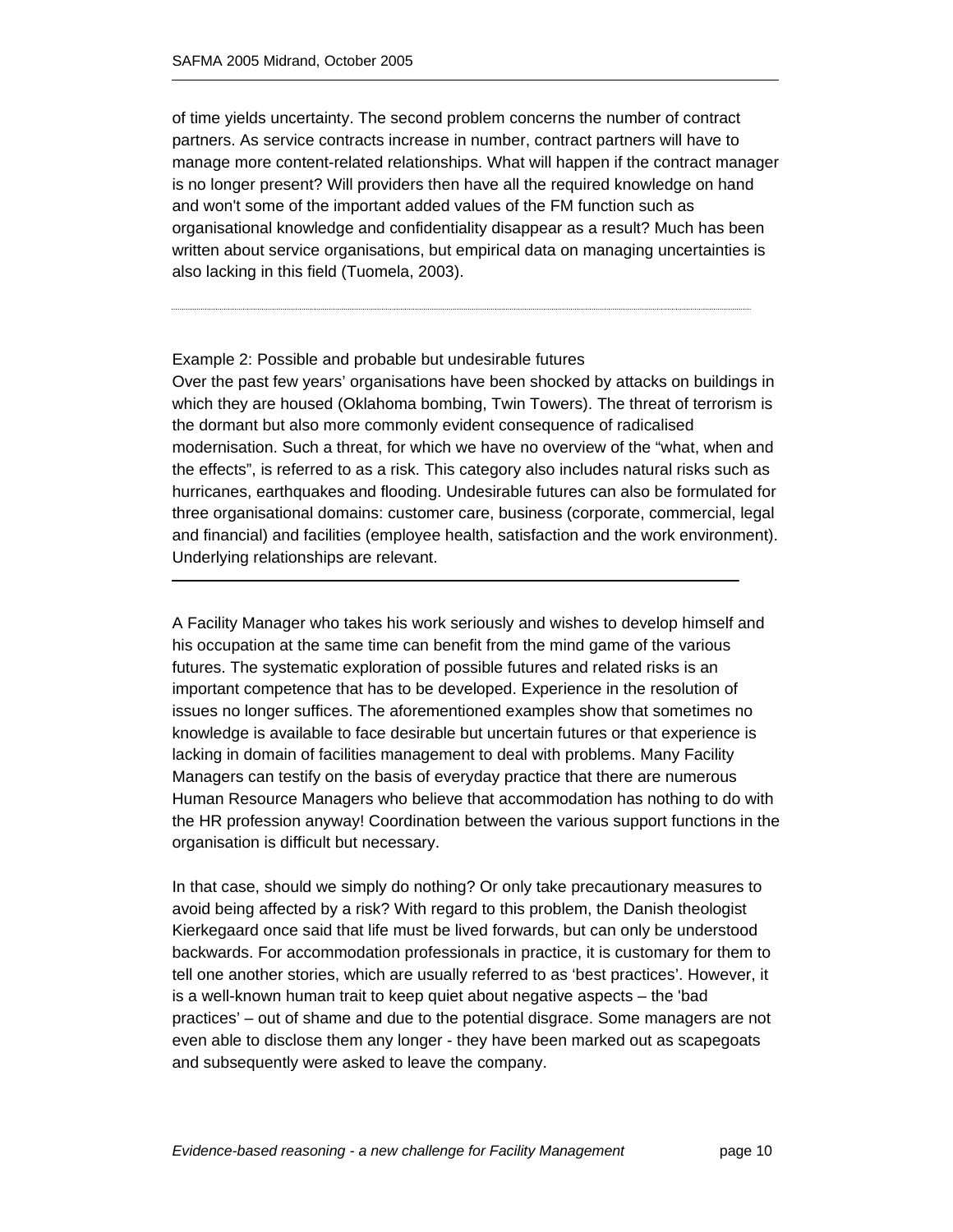## *Reasoning strategies*

In our research work in the Center for People and Buildings we are often confronted with problems that occur in FM practices, especially in workplace projects dealing with flexible officing solutions. In those projects a lot of discussion occurs between numerous participants, in different forms of dialogue, holding different views and opinions. One of our research projects is on decision making (Guiza et al 2003, Noordegraaf 2005). Key issue is that participants decide about decision making. Dialogue is the best instrument. We consider a typology of argument contexts as developed by Walton (Walton, 1998, 2000) extremely useful in the evaluation of the reasoning settings and abilities of the Facility Manager.

| <b>Type of dialogue</b> | <b>Initial situation</b> | Participant's goal  | Goal of dialogue    |
|-------------------------|--------------------------|---------------------|---------------------|
| Persuasion              | Conflict of opinion      | Persuade other      | Resolve or clarify  |
|                         |                          | party               | issue               |
| Inquiry                 | Need to have proof       | Find and verify     | Prove hypothesis    |
|                         |                          | evidence            |                     |
| Negotiation             | Conflict of interests    | Get what you want   | Reasonable          |
|                         |                          | most                | settlements that    |
|                         |                          |                     | both can live with  |
| Information             | Need information         | Acquire or give     | Exchange            |
| seeking                 |                          | information         | information         |
| Deliberation            | Dilemma, practical       | Coordinate goals    | Decide best         |
|                         | choice                   | and action          | available course of |
|                         |                          |                     | action              |
| Eristic                 | Personal conflict        | Verbally hit out at | Reveal deeper       |
|                         |                          | the opponent        | basis of conflict   |

Table 1 adapted from Walton in: Upshur and Colak (2003)

The Facility manager is usually not well trained in understanding the type of dialogue he is in. His primary reaction is to enter and to leave a dialogue with the idea "I have to add a task on my to-do-list". Discussing this diagram with facility managers is rewarding. Without having developed the necessary reasoning abilities, most of them are happy to be able to judge their dialectical context.

## *Conclusion*

The "what – if" question invites us to play useful mind games of asking and answering questions. In order to answer questions we need to collect information. We demand help from our colleagues, seek advice in the experience of others. The evaluation of the information resources urges us to think about reliability, the consistency and accuracy.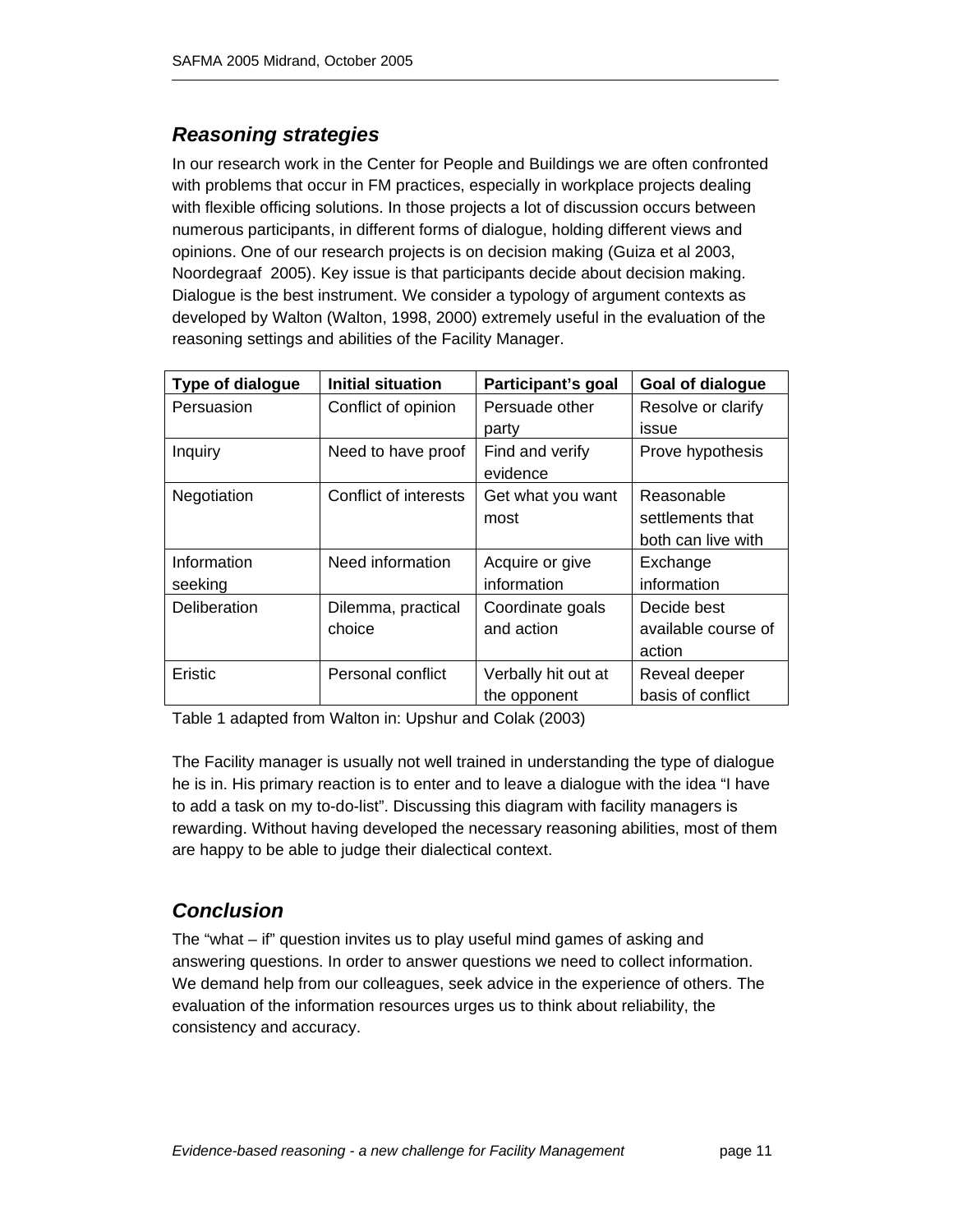## **IV Towards evidence-based reasoning**

Every Facility Manager lives with the knowledge that the power supply can fail, something can go wrong in the company restaurant while food is being prepared, the window-cleaner can tumble from a ladder, employees can fall ill because of the indoor climate and a workplace shortage can suddenly occur. We prefer to work in an environment in which we do not become sick, where minimal effort can produce good results, and in particular where damage and shame do not occur. Evidence-based reasoning is developing strongly in areas where we wish to avoid risks as much as possible, namely health and safety. What can be learnt?

### *Two examples: Intelligence and Medicine*

#### Intelligence

Ι

Information and intelligence services study methods for assessing the value of data in an effort to limit damage to national interests where possible. The CIA republished a classic book entitled *The Psychology of Intelligence analysis* that contains the following statement from the author (Heuer, 1999): "Major intelligence failures are usually caused by failure of analysis, not failure of collection". The reasoning process of data analysts is crucial. They have to think about how they form their judgement, not only about the judgement itself. Hence the development of reasoning protocols on the basis of rules of logic. These rules are not based on statements but on various situations and indicators that support or justify the statements in a particular situation. Intelligence analysis entails the systematic assessment of data (factual sources and indicators) for different situations (Devlin, 2003).

#### Medicine

Medical science defines evidence-based medicine as:

"The process of systematically finding, appraising and using contemporaneous research findings as the basis for clinical decisions" (Jenicek 2003).

The concept dates back to the 1980s when the focus within health care shifted from trust, conviction and authority to best available research and practice. A classification exists relating to the interpretation of evidence that varies, in a number of steps, from controlled analytical studies to expert judgements. Evidence is defined as 'any data or information used to identify health problems, to assess its magnitude, to explain it and to make decisions about its solution (Jenicek).

Both security and healthcare-related issues involve an approach that focuses on taking risks seriously, assessing the consequences and developing strategies aimed at avoiding problems or responding in an adequate manner. During the preparation of decisions in the FM field, discussions are held in which opinions and examples, incomplete information and decrees are bandied about, irrespective of whether they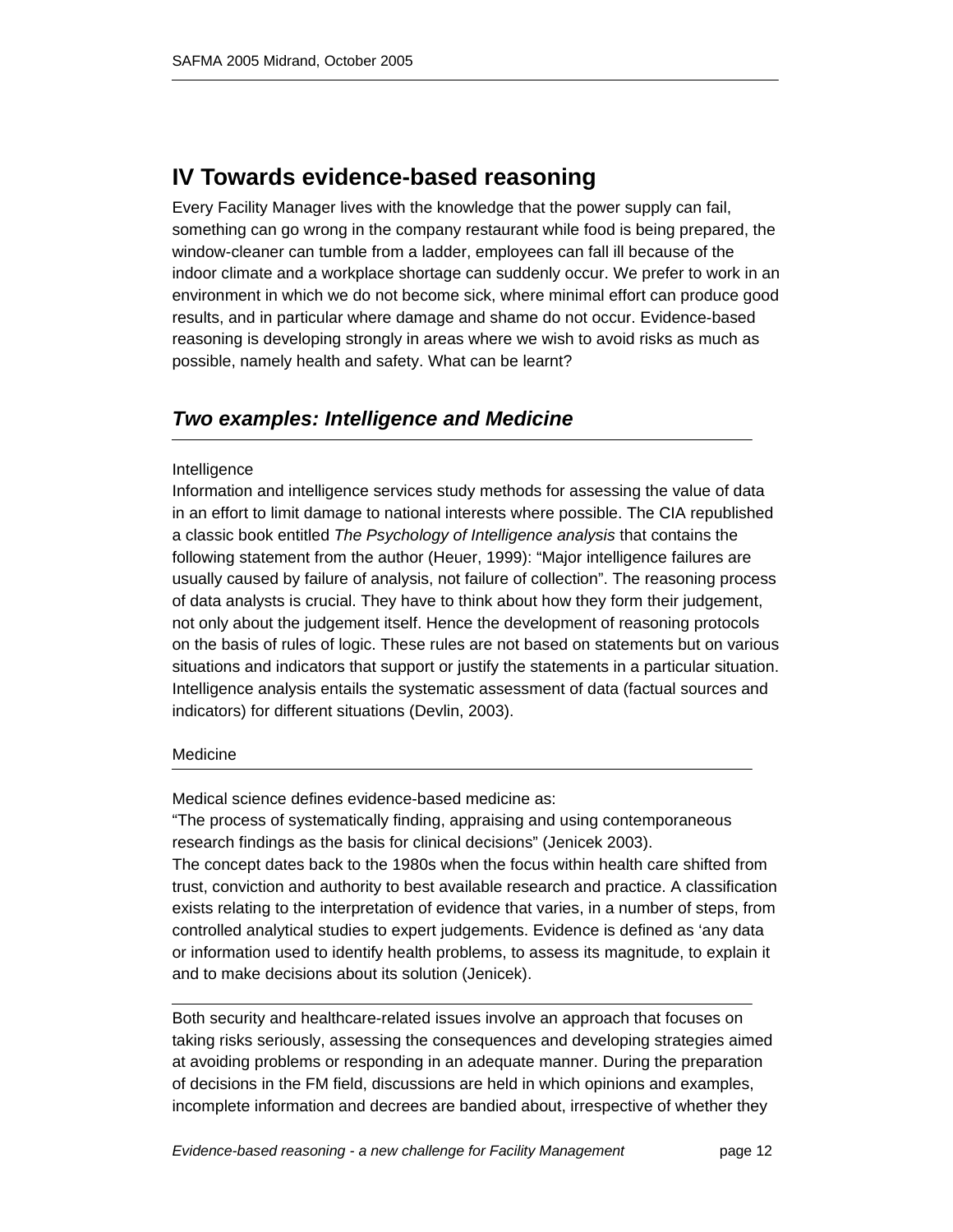are relevant or not. Is this conducive to the development of the profession, does it help the end user to assess the value of facilities and use them in a conscious manner? Not at all. As Price observed earlier, the FM profession must take itself seriously. I share this opinion and believe that instead of engaging in positional play, the Facility Manager should intervene in every relevant dialogue in a knowledgeable manner. Evidence-based reasoning could be a step in the right direction. However, a number of drawbacks are attached to the use of the term 'evidence'. When is something evidence? On what information is it based, what are the methods of reasoning and which normative points of departure (which are often concealed) such as management vision and perception of people do we use? Whichever way we look at it, an approach along the lines of EBFM is geared towards spelling out the context and intention in the dialogue between the Facility Manager and his principals, clients and contractors (Upshur, 2003).

## *Evidence-based Facility Management: definition and steps*

I wish to define Evidence-Based Facility Management (EBFM) as<sup>4</sup>: *"The process of systematically finding, appraising and using contemporaneous research findings as the basis for FM decisions".* 

Here are some steps of its practice (as derived from Jenicek, 2003):

- 1. Formulation of a clear question
- 2. Searching the literature for relevant articles, exploring sources of information
- 3. Critical appraisal of the evidence
- 4. Selection of the best evidence
- 5. Linking evidence with practical FM experience, end users' values and preferences
- 6. Implementation of findings in FM practice
- 7. Evaluation of the implementation and overall performance of the EBFM practitioner
- 8. Teaching others how to practise EBFM

#### **EBFM is 5D**

The knowledge centre 'Center for People and Buildings' (CfPB) was established in the Netherlands in order to escape the fact that many (unilaterally positive) stories are told but few facts and data are available for Facilities Management. The CfPB has formulated five focal areas for evidence-based reasoning. It takes the form of a mnemonic aid: *EBFM is 5D thinking.*

The five D's stand for: *Define, problem framing, Data, always welcome but not enough, Diagnose the context, using frameworks, Decide, consensus or not, and finally where the action will lead us: Design, or creating valuable and workable solutions.* 

 $\overline{a}$ <sup>4</sup> I happily use the definitions for evidence-based medicine as developed by Jenicek, Rosenberg, Donald, Sacket (Jenicek 2003).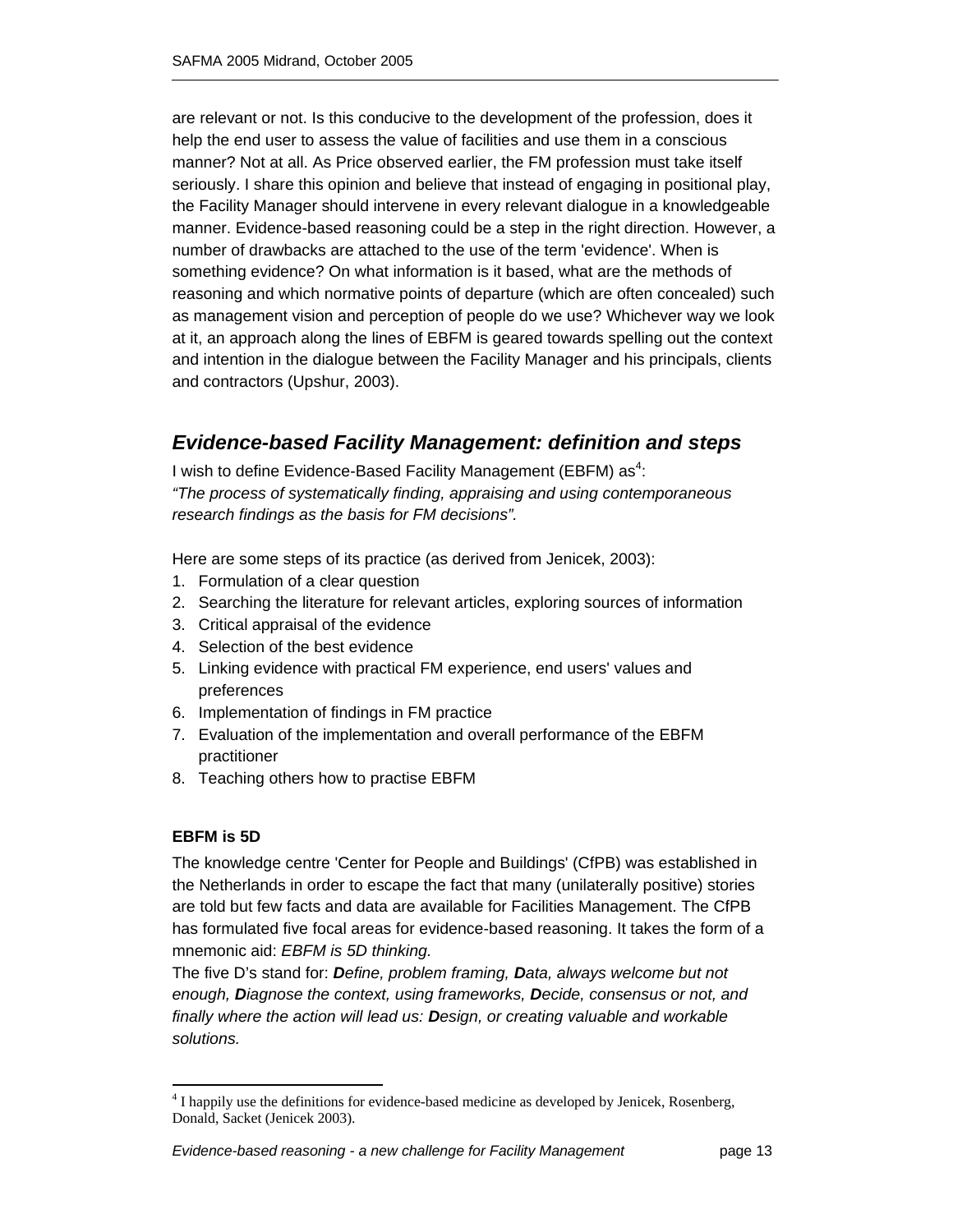I will elaborate on these five themes, but would first like to inform the reader about the context in which our way of thinking and acting in the Netherlands has developed.

The Center for People and Buildings (CfPB) is a knowledge centre that focuses on the relationship between people, work and the workplaces. The aim of the centre is to promote research, product development and the transfer of knowledge in this field. The CfPB also encourages multidisciplinary cooperation between the chairs of various universities and professional practice insofar as this concerns the relationship between people, work and workplaces. The CfPB was established in 2001 by the Dutch Government Buildings Agency (Rijksgebouwendienst), the Delft University of Technology and the bank ABN AMRO. There appears to be a great need for knowledge that is compiled in an independent and objective manner and that can be presented without any intervention by consultants. The CfPB currently also receives support from the Dutch tax authority and a large number of public and private organisations inside and outside the Netherlands. The knowledge centre works for and with companies and institutions intent on managing real estate, an operating asset, in a serious manner, but that are not actively involved in this field.

#### **Core activities**

The aforementioned aims are achieved via three core activities.

- Identifying relevant needs for scientific research and education.
- Initiating, supervising and carrying out fundamental and applied scientific research and development (or allowing it to be carried out). Preferably, this should result in knowledge and instruments that can be applied in practice, where possible.
- Transferring the acquired knowledge via publications, lectures and presentations, working conferences and instruments that can be applied in practice.

#### **Roles**

The CfPB can fulfil various roles. It acts as an initiator or intermediary in particular in order to ascertain the need for knowledge. With regard to the creation of knowledge, the centre acts as a producer but can also assume the role of director if research projects are outsourced. To share the acquired knowledge, CfPB personnel act primarily as speakers, but also supervise workshops and publish research results. The CfPB is also involved in diverse accommodation projects and occasionally acts as a coach or as a party that also participates in the thinking process.

#### **Research results**

The results of the research that is carried out are made available to the public and can be used for scientific purposes and publications, anonymously if required. Details provided in written surveys cannot be traced back to individuals, which guarantees the anonymity of respondents.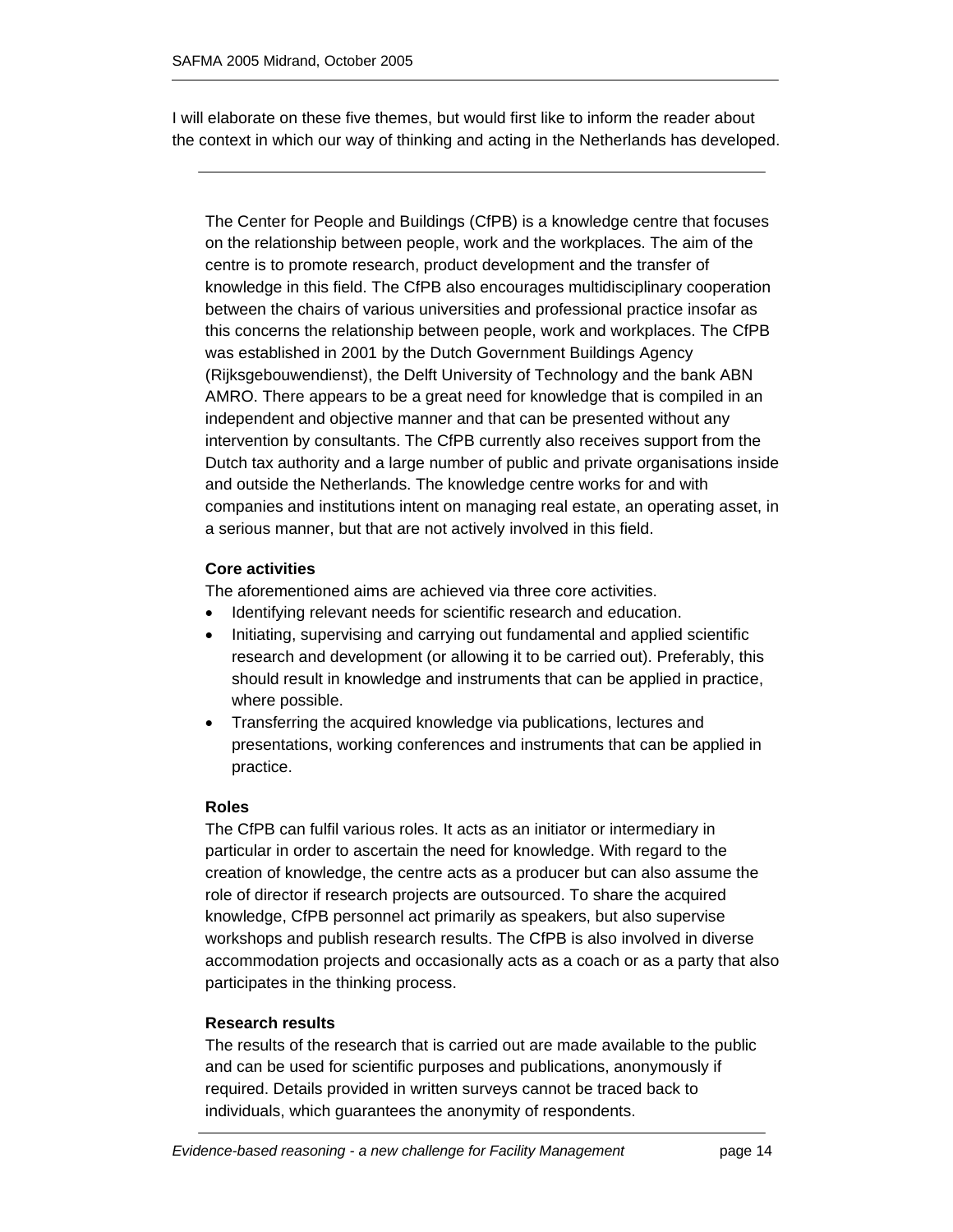#### **Define, problem framing**

Three important aims for office accommodation can be distinguished in theory (Frankema, 2003):

- 1. Economic aim geared towards the optimal use and allocation of production factors (people and resources) with the greatest yield possible;
- 2. Social aim geared towards increasing job satisfaction or, more generally, enhancing well-being on the workfloor, and;
- 3. Consumer aim geared towards displaying and 'consuming' an exemplary function.

It is different in practice, where directors, CEOs or other managers formulate aims. The CfPB (Pullen, 2004) has observed that the following aims for new forms of business accommodation recur repeatedly:

- Better performance/greater labour productivity
- Better communication and cooperation
- Supporting and guiding change processes
- Greater pleasure in work/more job satisfaction
- Managing space and resources more efficiently
- Greater flexibility in use/ sustainable
- Image enhancement, internal and external
- Serving as an example
- Acquiring experience with new concepts
- Counteracting removal motives

In many cases we notice that aims are vague in terms of content and are often linked to a Christmas tree of organisational developments. In the worst case, they have not been formulated at all. Ambiguous aims, which fail to describe the appraisal standards for ascertaining what actually has to be achieved, give rise to a situation dominated by "something for everyone". This does not help the Facility Manager to communicate and legitimise an accommodation-related intervention throughout the entire organisation – unless an expiry period is attached to the aims. They initiate a process, and are more likely motives (reasons to move). In this sense, aims represent management views that are often hidden. In the cases we studied, legitimising an accommodation-related intervention relates more to the nature of an office concept and less to management's justification of the choice for types of flexible working. It appears that the aims for workplace innovation projects rarely originate from a clear definition of a problem. It can be beneficial to formulate the aim by answering this question first: for which problem is an innovative workplace concept the solution? Considering aims and conditions in full helps to generate an image of any dependencies: elements, characteristics and their underlying relationships. New software is available for carrying out a problem, organisation or accommodation analysis on the basis of these three dependencies, resulting in an intrinsically consistent program of requirements (van Meel, 2004). We know from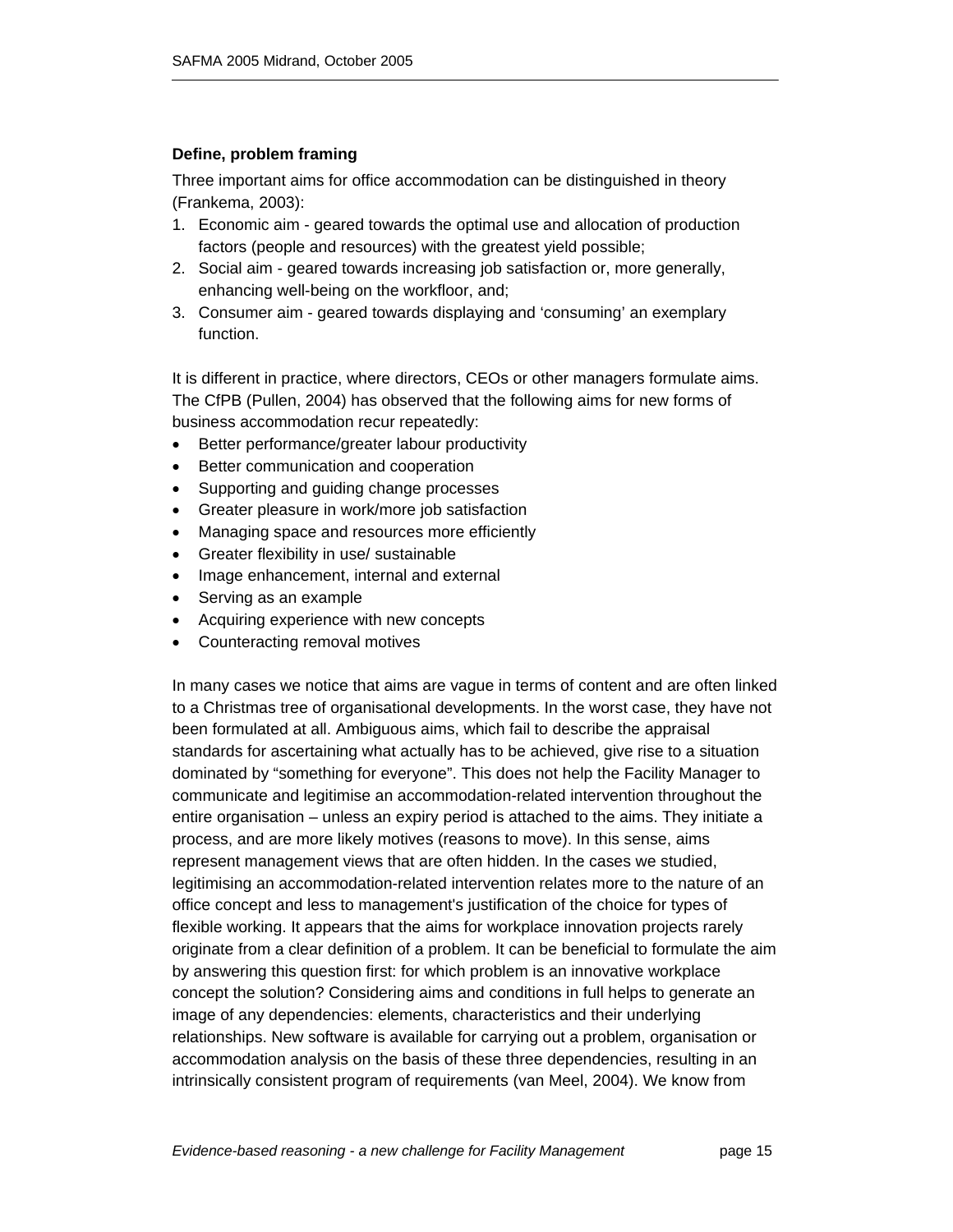textbooks that problems are often ill-defined. If the Facility Manager does likewise, he can also be called to account for providing poor solutions.

#### **Data, always welcome but never enough**

Numerous experts and scholars repeat one another: '*minimal data is available'*. Indeed, the knowledge domain of facilities does not feature that many (developing) data collections on workplaces that can be consulted systematically. I can, however, name a few positive exceptions:

- 1. The ABSIC consortium is supporting Carnegie Mellon University's Building Investment Decision Support tool (BIDS) that uses international case studies and lifecycle calculations to reveal the critical importance of multidisciplinary decision making to ensure high performing buildings for improved productivity and health (Loftness, 2005).
- 2. Probe studies

Probe (Post-Occupancy Review of Buildings and their Engineering) was a research project in the UK that ran from 1995-2002 under the Partners in Innovation scheme. It was carried out by Energy for Sustainable Development, William Bordass Associates, Building Use Studies and Target Energy Services The Usable Buildings Trust (UBT) is a charity dedicated to achieving buildings with better all-round performance through the effective routine use of feedback at all stages in the lifecycle (www.usablebuildings.co.uk).

Numerous evaluation methods are also available that have been used now and again. Requirements can be set regarding the practicability of data for well-founded forms of benchmarking and multivariate cross-case analysis. EBFM revolves around reliability, validity. If no data is present, then we will have to go after it ourselves. The ambition of CfPB is to create a collection of international data sets in due course. This data will come from case studies defined, compiled and saved in a clear manner. The acquisition of this data must also yield something for those who provide it, which is why we have developed the infrastructure discussed below.

#### **Diagnosis of the context, using frameworks**

In order to diagnose what is wrong in a work environment, we need access to data as well as a framework in which we can place it. This will enable us to formulate meaningful conclusions and hold discussions with managers and personnel so that these conclusions can be translated into practice. The Work Environment Diagnostic Infrastructure (WEDI) was developed during a two-year project entitled Public Administration and Work Environment. This project arose because Facility Managers in the Dutch government could not turn to systematically compiled data during consultations with their end users, HR and IT colleagues. Moreover, views on specific workplace solutions could not be checked with existing data collections or other well-founded standards. With due observance of the trend to introduce workplace solutions involving the flexible use of space, the Center for People and Buildings initiated the development of a work environment diagnostic infrastructure (WEDI), which focuses on a broad, deep and more rigorous scientific measurement of the workplace environment. The term 'diagnostic' is used to distinguish an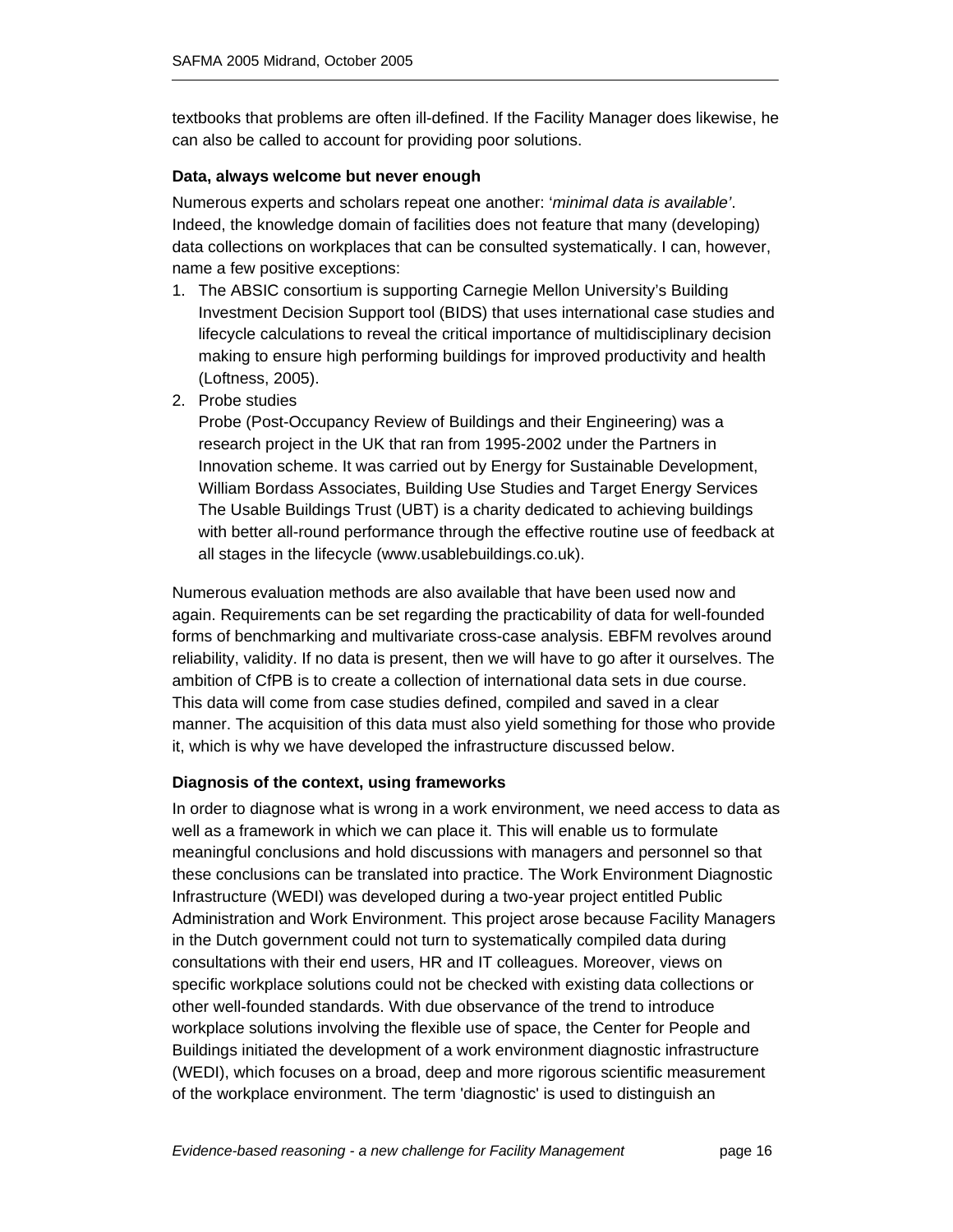extensive evaluation from an 'indicative' or' investigative' post occupancy evaluation (Preiser, Rabinowitz and White, 1988). The term 'infrastructure' comprises:

- an instrument for data collection and analysis;
- a database for the collection of evaluation data from a growing number of projects;
- a network of partners that uses the set of instruments in accordance with a licensing agreement, submits data to the database and receives knowledge in turn that is acquired by analysing projects from the database.

The instrument has been designed for the collection of data in order to support organisation-based accommodation i.e. an optimal fit between housing, ICT and other facilities, changes in the organisation and new methods of working in the interests of maximum organisational effectiveness. The data from the diagnosis may be used at three policy levels: strategic, by way of substantiation for accommodation policy and policy changes; tactical, by way of substantiation for interventions consistent with the strategic plan; and operational, in the form of concrete interventions in the daily use and management of the work environment. This makes the instrument relevant for various actors: the board of directors, management, staff, the works council and support services such as FM, IT and HRM.

#### Modular structure

Three introductory modules (0.1-0.3) guide the user in choosing the scope of the evaluations, the objectives, research methods and prerequisites with respect to time and money, leading to an evaluation study that suits the conditions of the organisation.

The point of departure of the evaluation is the preliminary objectives set for the work environment, e.g. "better communication and collaboration", "improving labour productivity", "easier attraction and retention of employees and clients", or "reduction of the facility costs". The next three modules collect data on the new and old situation with respect to the organisation (A1), working processes (A2), and facilities (A3), in order to assess the suitability of the accommodation for the organisation and its working processes. Six modules have been set up in order to measure the way in which the work environment is experienced (B1-B5), and actually used (C). In addition there are three modules for measuring economic effects: labour productivity (D1), the operating results (D2) and the facility costs (D3), and two modules for measuring the future value, i.e. future developments (E1) and flexibility (E2). The final module (F) deals with the implementation process. A process evaluation is important for determining the extent to which the use and experience of the accommodation have been influenced by the method of implementation. Each module consists of instructions for use accompanied by a little theory, a brief discussion of the relevance, a description of possible measurement methods and questionnaires for oral and written interviews.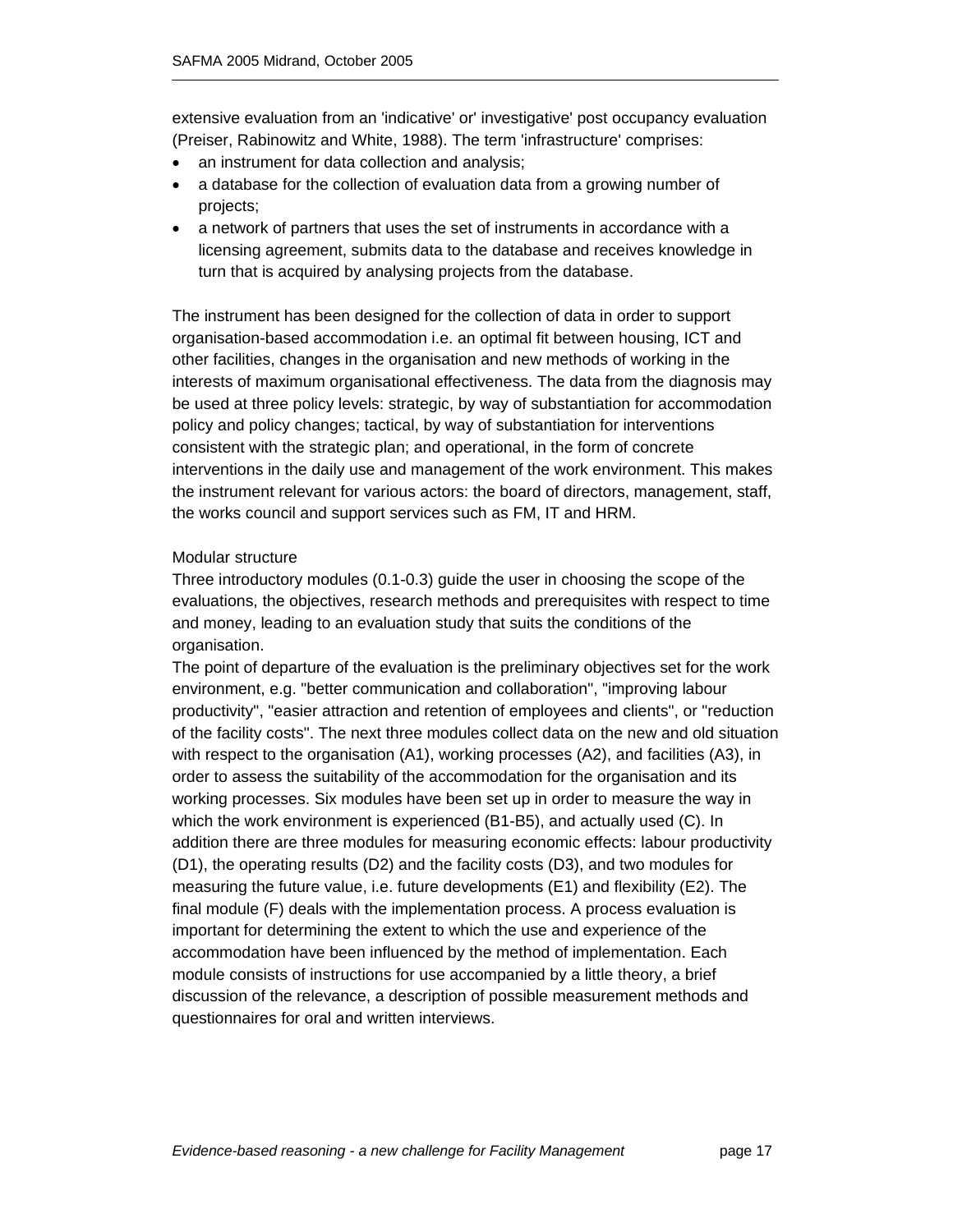

**Implementation process | Future value** 

Figure 1: Model of the Workplace environment toolkit

The first results will be discussed below. For a detailed description of the evaluation methods, please refer to Volker and van der Voordt (2005).

#### **Decide, consensus or not**

Decision-making is definitely not a transparent process. Once a project has finished, try to use the minutes from meetings to deduce how the decisions that were taken were formulated. Check what the perceptions of personnel exactly entail. You will be surprised to discover how limited the methods that many of us learned at school or university really are when applied. Roughly speaking, the famous 'garbage can' decision-making process is involved. This is a model in which decision-making is presented as a haphazard and coincidental connection of decision streams that exist independently of each other (Cohen et al, 1972).

Our research project entitled 'The Integrated Workplace Roadmap' (Guiza et al, 2003), which is focussing on decision-making processes, has revealed that a number of lessons can be formulated:

• The need to properly formulate and keep on formulating roles and responsibilities in a professional accommodation team. In the cases we studied, problems arose

*Evidence-based reasoning - a new challenge for Facility Management* page 18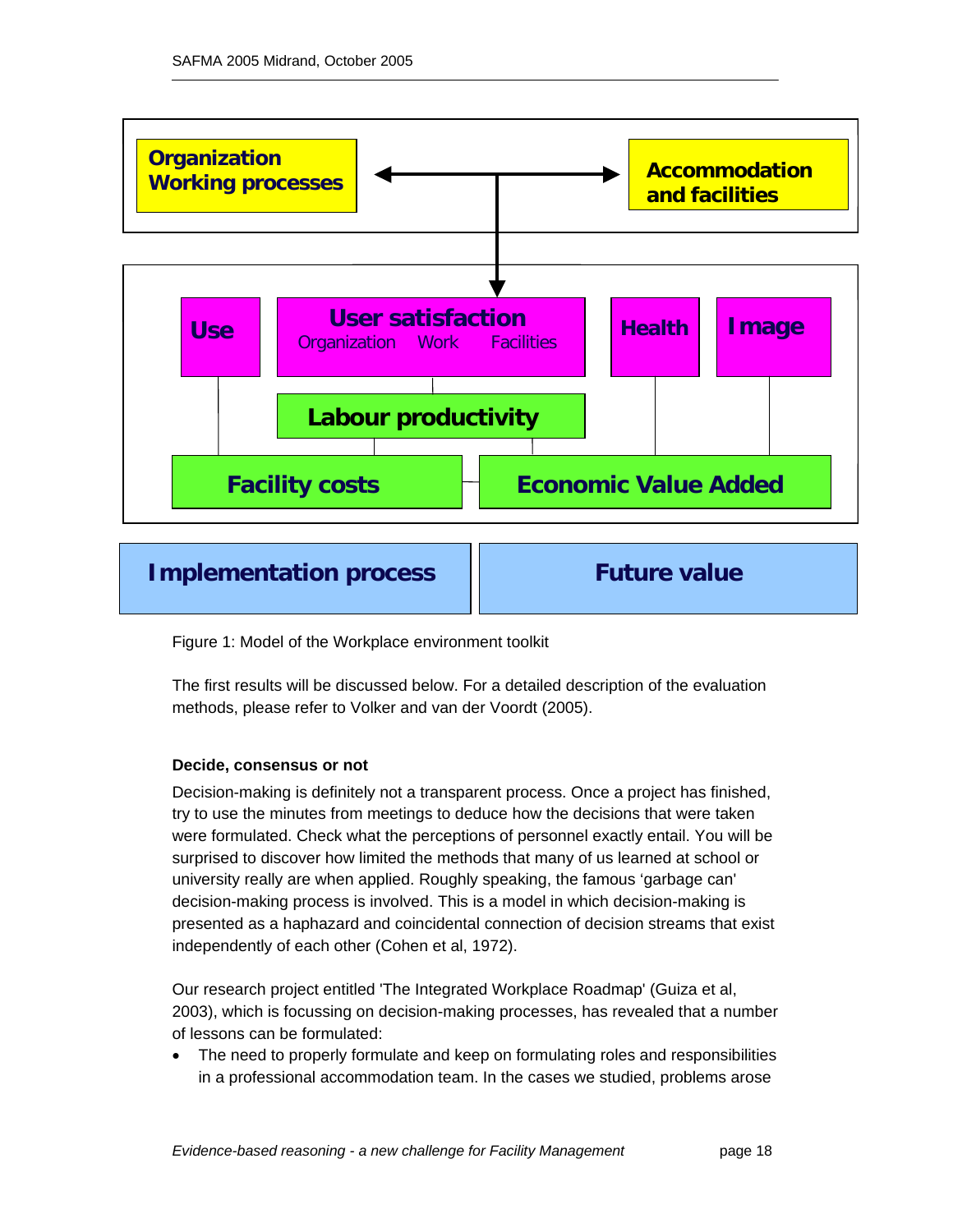on a regular basis that could have been prevented if roles and responsibilities had been discussed frequently.

- The need to calibrate information in order to adapt points of departure (e.g. the number of people to be accommodated) to the actual situation. Some projects were a disaster (time and budget overruns resulting in a loss of face) because no one was monitoring that part of the accommodation process properly.
- Developing an accommodation concept without consulting end users is asking for trouble and confidence in management sank to a precarious level.

We have attempted to summarise these lessons in a number of principles:

- Activities or events often result in decisions. Due to their implicit character, differences in interpretation lead to difficulties later on.
- Activities must therefore be evaluated simultaneously according to the following five aspects:
	- 1. Which information or knowledge has been used as input for the decision?
	- 2. How does the activity contribute to situational awareness among stakeholders?
	- 3. How does the activity contribute to the process to be followed; are adjustments required?
	- 4. How do activities contribute to the actual design of an accommodation concept?
	- 5. How are decisions formulated and communicated, and how do they contribute to legitimacy?
- Failure to observe these five steps may cause perhaps unintentionally a 'landmine' to be left behind that could 'explode' and inflict damage on the project, those involved and/or the work environment.

This research project has now entered a second phase, the details of which will be published in due course.

#### **Design, or creating valuable and workable solutions**

EBFM involves the substantiation of decisions, but the Facility Manager still has more to do. A work environment needs to be provided, managed and maintained. Valuable solutions are more than just economically and socially sound. They also include aspects such as aesthetics, justification and ethics. These words form, as it were, part of the process to lend meaning (equivalents are: sense, value, usefulness) to words that have been discussed on the workfloor and relevant terms such as aims, organisational views, desires and demands regarding privacy, territory, etc. We do not have the presumption to develop a simple evaluation framework for accommodation projects: what is valuable and justified? Sense, however, does have everything to do with our experience of reality. That is why the opinions of end users are of paramount importance to us. The participation of end users in design processes is essential and easy to realise. Three questions can be used to determine (Dewulf, 2002):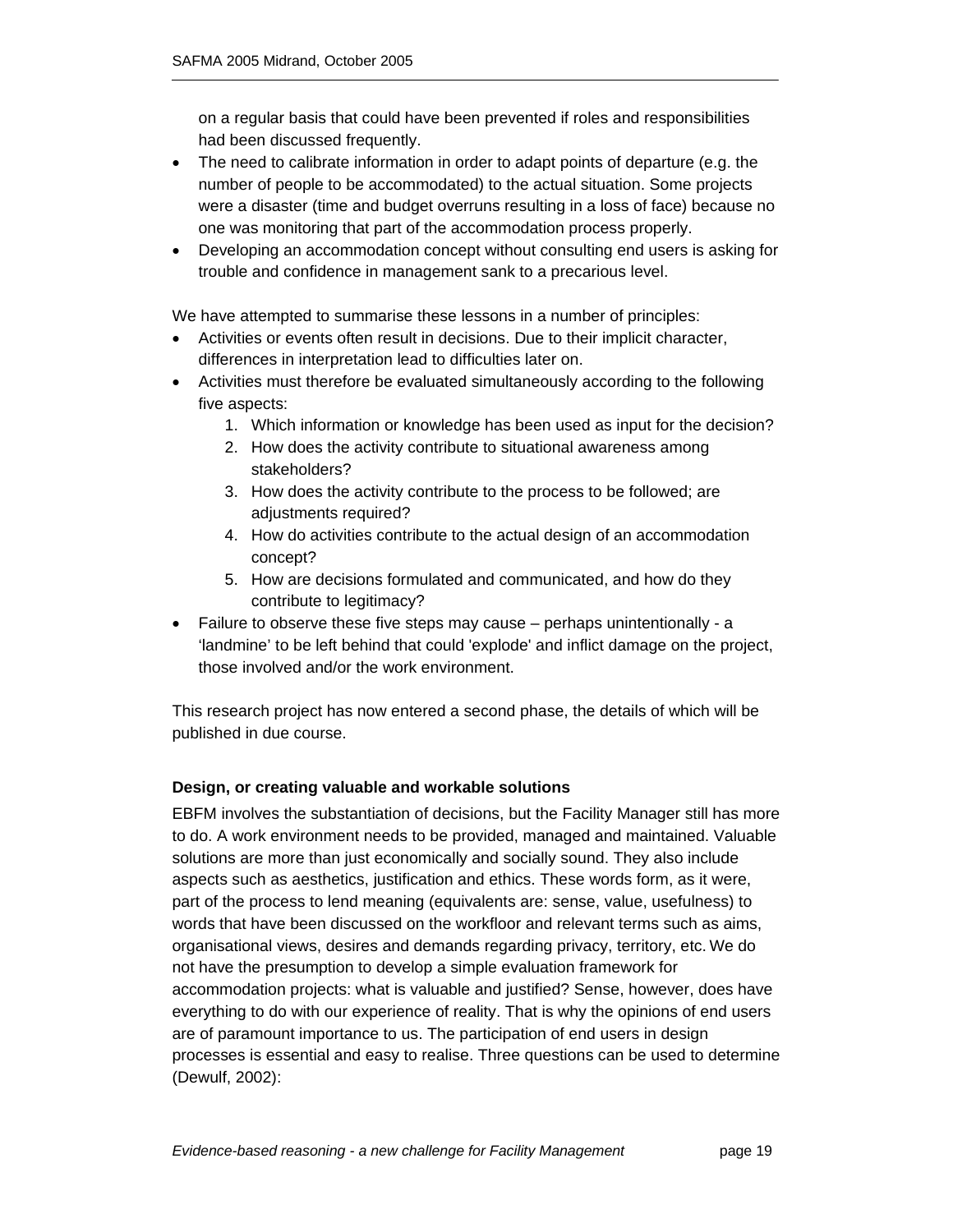- Who the users are. Are they are all managers and personnel or also visitors, cleaners, passers-by, technicians, building supervisors and suppliers?
- The decisions for which the input of users is required. Does this involve decisions regarding location and office concept or only colour and type of furniture?
- The extent to which users must participate. Will they also be involved in discussions, thinking and decision-making? This touches upon the division of power within the organisation.

We employ two approaches: the first is passive whereby personnel are only asked to give their opinion: they are a source of information. The other approach is interactive and participatory whereby users become joint problem owners. A great deal of research is available that reveals the more the participation model is used, the greater the acceptance for the definitive solution.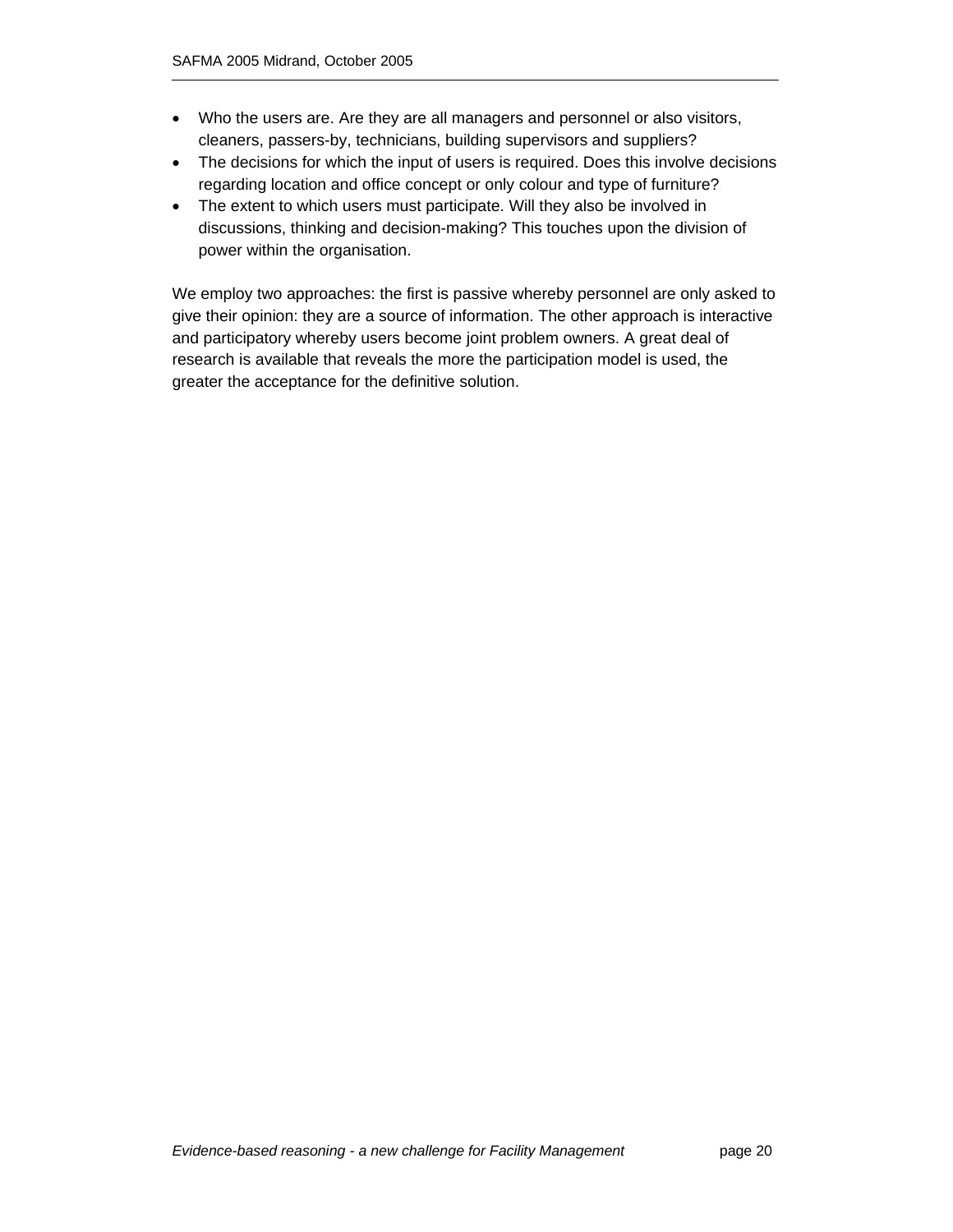## **V First results of the EBFM approach**

In this section I will touch briefly upon the practical side of EBFM in our work. The explanation will focus initially on knowledge that has been developed and explanations (evidence) and then on the intended training in practice:

## *Workplace Environment Diagnostic Infrastructure results*

Several office concepts have been evaluated as part of the development of the workplace diagnosis instrument, the results of which are provided in various publications. Users have rated new work environments with an average report mark of 6.7, which is amply sufficient but not really that good (a report mark of 8 would be good). Individually, opinions differ greatly. Aspects that have been rated positively generally include communication with colleagues, the design and quality of the furnishings and fittings, the openness and the option to choose between various workspaces. Negative aspects commonly mentioned are noise nuisance, climate and ICT-related problems, lack of privacy (especially acoustics: hearing and being heard), distraction and as a result greater difficulty to concentrate while working. People also miss décor such as plants and art, the social relationship between teams and the lack of an own permanent workplace. The cases that were studied revealed that the number of workspaces were well dimensioned. The measured occupancy rate is still fairly low after the introduction of flexible working (approximately 50% on average). Consequently, there is less need to swap places regularly, which means that many employees can often also be found seated in the same workplace.

The prediction referred to earlier that definitely 50% of employees would not spend a certain number of working hours in the office already appears to be true for these cases. We do not know whether this is the case in all flexible offices, but we suspect as much. The bandwidth will probably be above 50% or less than 20%. Making working hours and workplaces more flexible appears to change the behaviour of people: if there is less space in the office, we will simply work at home today or visit a customer. Nevertheless, employees do show their faces: they are absent less often. The question that does arise though is whether they are productive. In this context, two terms are doing the rounds: 'presenteeism' (Houtman et al, 2004) and moral absenteeism (de Raat, 2004).

The level of satisfaction with the concept is connected to the nature of the work. With respect to people who must be able to concentrate often while working, the percentage that would prefer to return to a traditional office concept is higher than average. They also assign a low score to facilities relatively often. Practically everyone is satisfied with communication. An innovative concept seems to have a positive effect on communication, but concentration-related activities receive inadequate support. It appears that people frequently remain in the same place out of habit and do not change, even if the nature of the work requires them to do so. Occasionally not enough concentration workplaces are available due to inadequate

*Evidence-based reasoning - a new challenge for Facility Management* page 21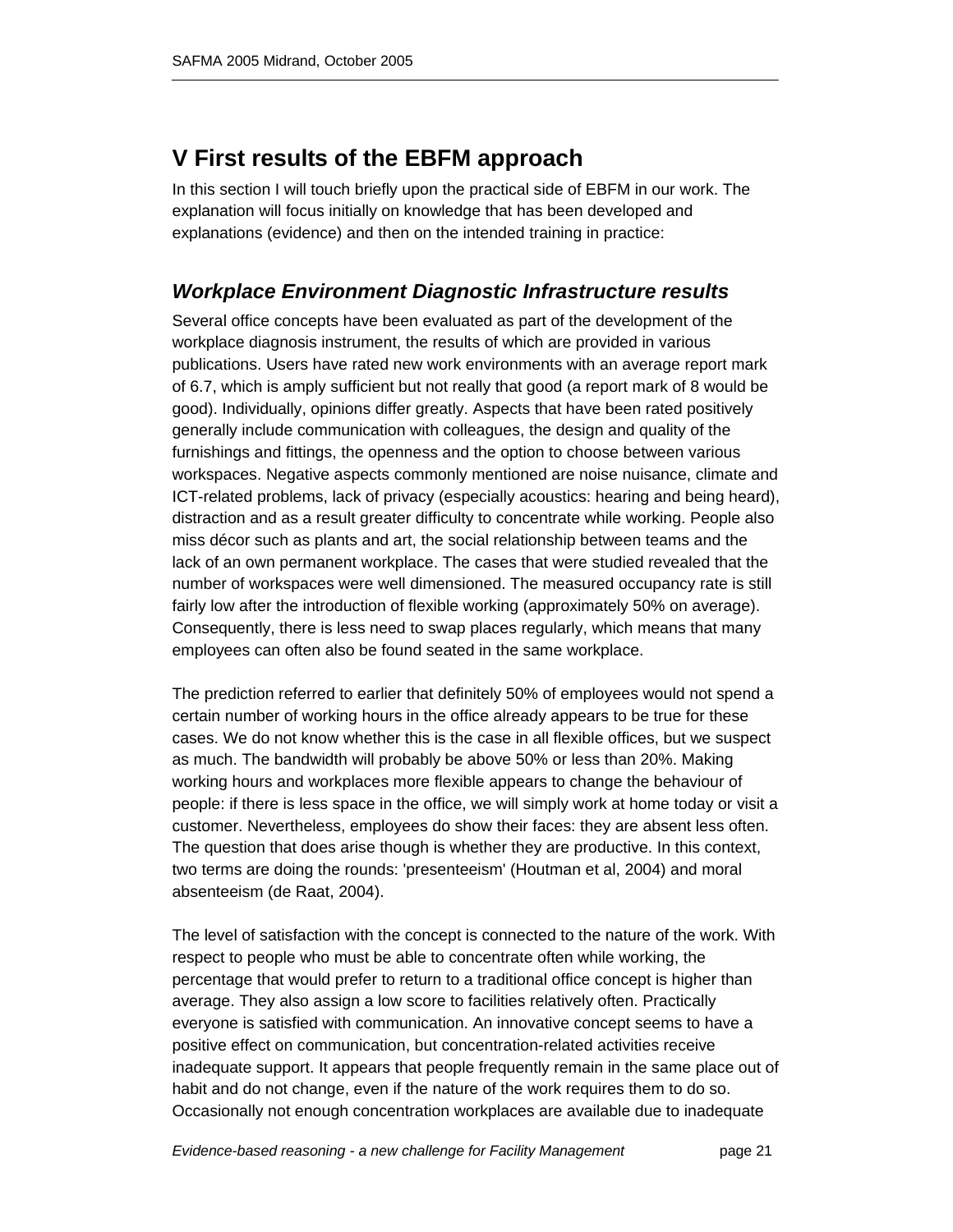physical planning and a failure to properly observe rules of conduct such as 'no loud conversations in open areas'.

Personal characteristics also appear to influence the way in which people appraise various aspects. The case studies indicated that women have slightly less difficulty than men do with regard to sharing workplaces, not having an own place, fewer opportunities to express their status and a lack of space for personal items. Men, on the other hand, have less difficulty with the lack of auditory privacy. Older members of staff (aged 50 and over) are least satisfied with sharing and changing workplaces as well as the level of openness. These employees are also less positive about how the work environment supports their productivity (employees aged 50 and over award a report mark of 6.2 on a scale of 1 to 10, while those under the age of 50 award 6.9 on average). Older employees signal relatively often that they rate the traditional situation more positively and would prefer to revert to the old situation. A possible explanation for this is the fact that in some cases older employees have worked in a traditional manner for decades and find it less easy to switch to a new way of working. Another explanation is that older people become tired more quickly in general and are therefore more sensitive to the numerous stimuli present in an open work environment.



**Figure 2** Satisfaction regarding psychological aspects on the basis of three evaluation studies with the help of WEDI.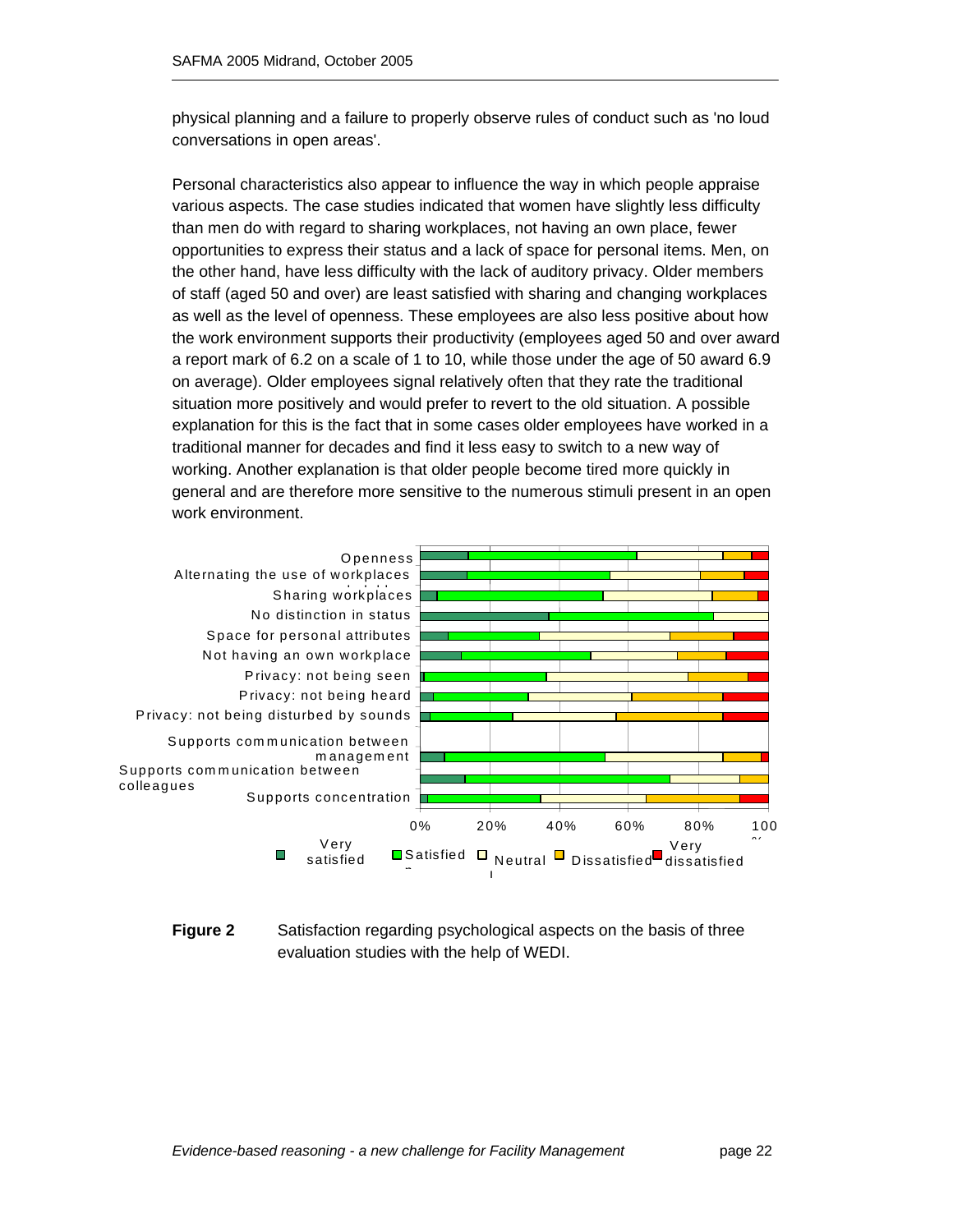



**Figure 3** Views regarding experienced productivity on the basis of three evaluation studies with the help of WEDI.

Figure 2 reveals that relatively small percentages of employees are really dissatisfied. Dissatisfaction stems in particular from aspects such as not being heard, disturbed and the lack of personification. According to theories originating from environmental psychology, this dissatisfaction could actually influence the well-being of people. "Overall' satisfaction should therefore be lower in a traditional concept. For the time being, it appears as if these psychological effects are more than adequately compensated for by the preference for a modern, efficient and effective work environment in which people find that they have considerable freedom of choice. Loss of concentration and distraction caused by open work environments was also a common phenomenon in open-plan offices from the 1970s. The idea behind a combi office is that concentration workplaces would eliminate this disadvantage and people would switch places if the nature of their work required them to do so. But switching is precisely something that employees do not do easily. However, a question also remains, namely to what extent does an employee who complains about noise nuisance personally contribute to this inconvenience? People generally find it difficult to enforce their own moral values in a consistent manner. Indicating that you are concerned about your privacy in the office is one thing, but asking colleagues to keep quite or going to sit elsewhere is another.

## *Training in practice*

The Center for People and Buildings has partner relationship with a number of Dutch government organisations. As a result, personnel from the different Facility management departments have been exposed to the CfPB in order to develop new competencies and services. They are participating in CfPB projects, for their own department but also for other partners. By familiarising themselves with methods and transferring knowledge on the job, they are learning to apply acquired knowledge. The benefits are three-fold: productive work is being delivered in projects, and personal competencies and proposals for organisational competencies (products and services) are being developed. In another research project, people are working together in a team to formulate a new facilities policy for various organisations. These collaborations usually last two to three years. Thanks to continuous input from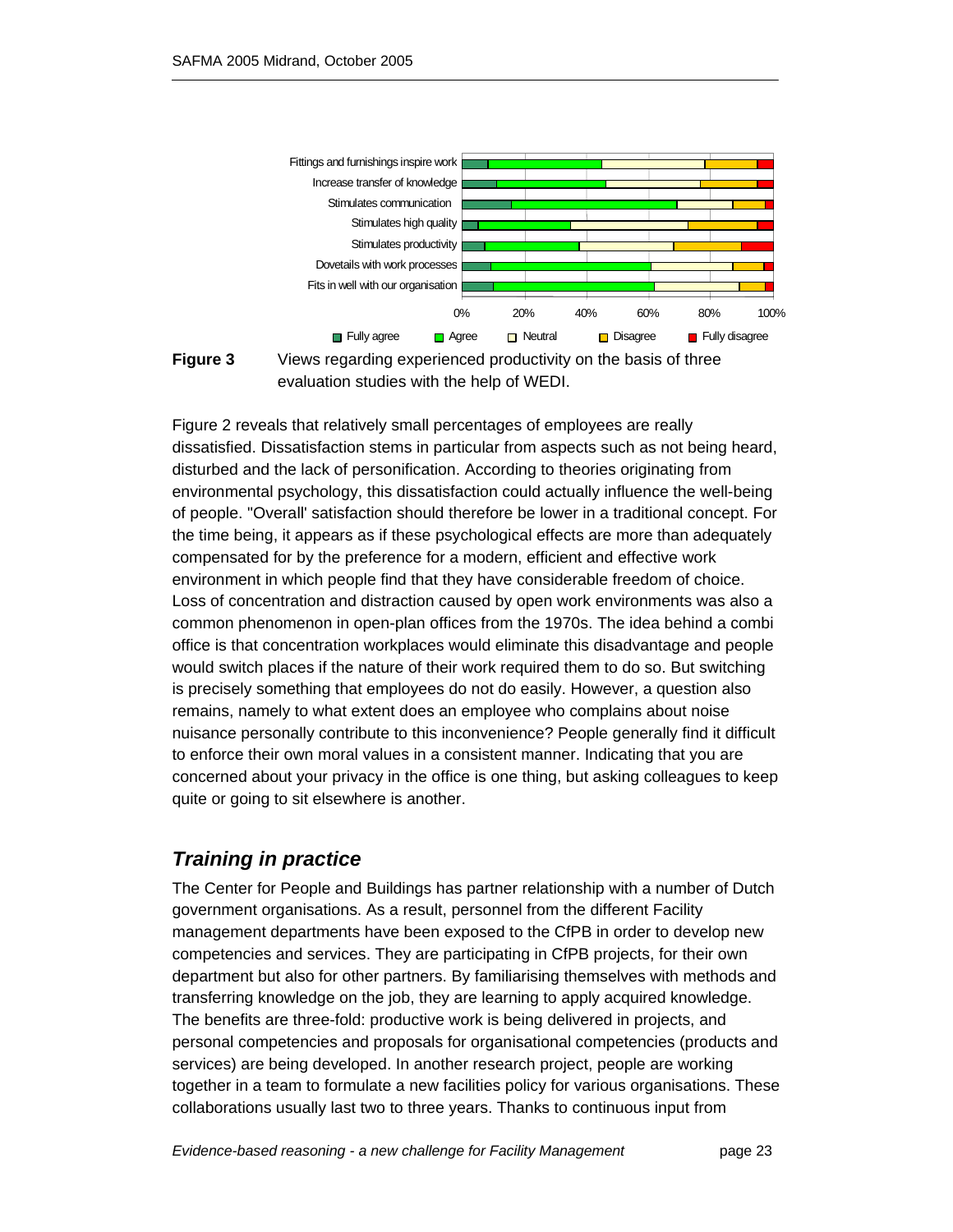various disciplines (economics, organisational anthropology, public administration, industrial psychology and architecture), the CfPB team can offer varying perspectives on facility management. In this way managers and academics can interact and learn while working within their own practical situation, data can be collected and theories can be tested.

## **Epilogue**

The application of Evidence-Based reasoning in Facility Management is contextbound. The strong point is that it revolves around making hypotheses explicit within the context of Facilities Management, but it does raise questions such as: what is evidence, what is the relationship with experience, and is too much emphasis placed on quantitative methods? The methods developed by the CfPB are a healthy hybrid: qualitative and quantitative. We have high hopes that the collected data, the manner in which it is interpreted and the attention paid to underlying value concepts will result in a balanced contribution to Facilities Management. Facility Managers who wish to start using the EBFM approach in their work will repeatedly have to estimate the contextual value of decisions that are to be taken including the players involved in the game. Knowledge of research results alone will not help. And as indicated in the step-by-step plan in section IV, we will need to evaluate the progress consistently and check how personnel value the shifting authority of Facility Managers — from doers to participants in the thinking process.

What began as the slogan 'Many stories, few facts' appears to be developing into a valued educational and development mechanism for the Facility Management discipline. Practice and science clasp each other in a symbiotic union. What works in a small country like the Netherlands can also work in the rest of the world.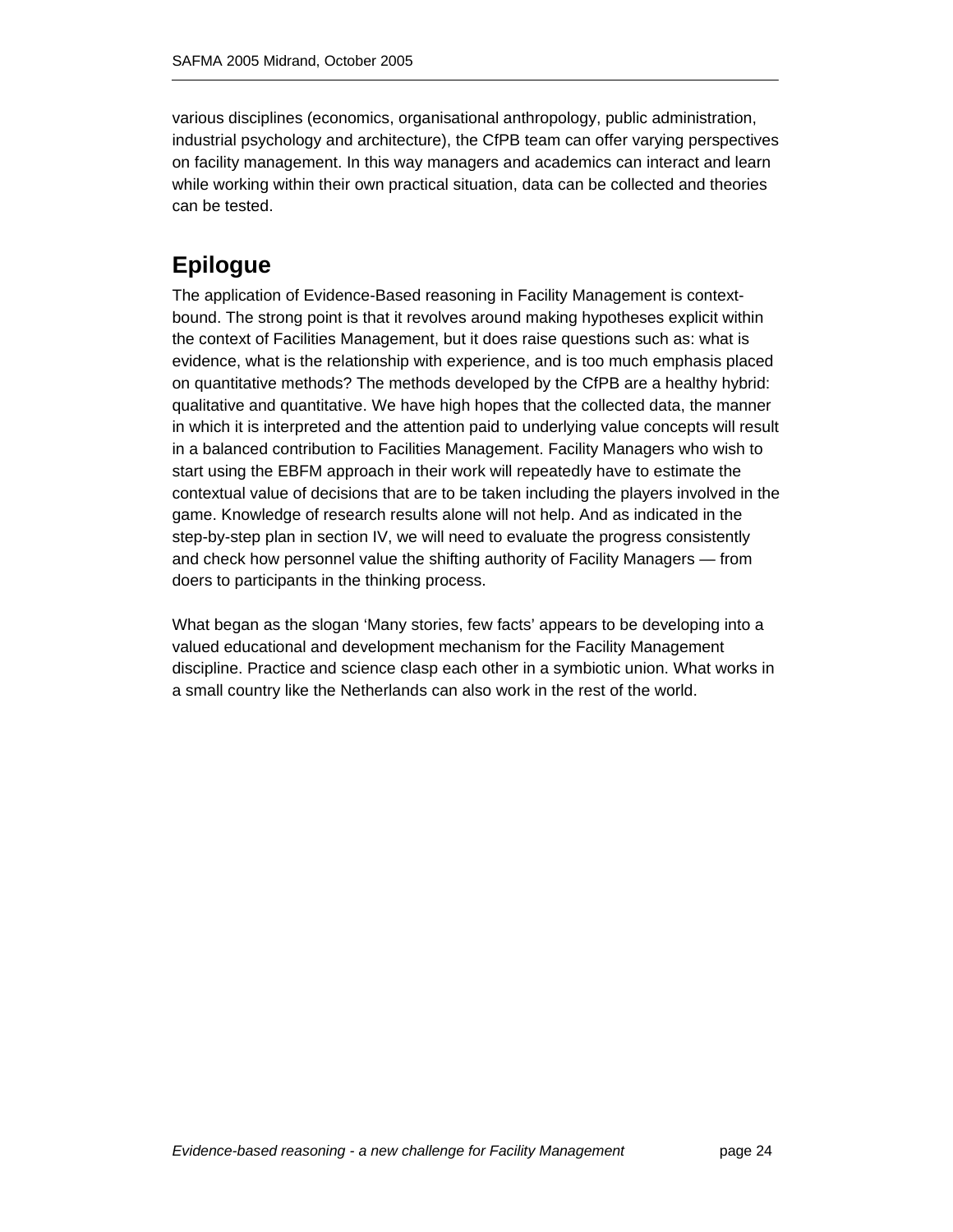## **References**

Cairns. G., (2003), *Seeking a facilities management philosophy for the changing workplace* In: Facilities, vol 21, no 5. 95-105, FMA Ideaction 2002

Cohen, M.D., J.G. March and J.P. Olsen, (1972), *"A Garbage Can Model of Organizational Choice".* In: Administrative Science Quarterly*, vol 17 (1) pp 1-25*

De Jong, T., (2004) *Policy, research and design, different language games, paper for 2nd WHO International Housing & Health Symposium 2004 Vilnius Lithuania* Available at: http://www.bk.tudelft.nl/urbanism/TEAM/Publications/2004/Language games in policy02.doc

Devlin, K., (2003), *A framework for modeling evidence based context-influenced reasoning,* a paper presented at Context 2003, Stanford University

*D*ewulf, G. and J. van Meel *(2002), User participation and the role of information technology,* In Journal of Corporate Real Estate vol 4, no 3 pp 237-247

Diest, H. van., (1997), *Zinnig ondernemen,* van Gorcum, Assen

*Frankema,* E.H.P. (2003), *Kantoorinnovatie in economisch perspectief*, Delft: Center for People and Buildings.

Giddens, A., (1992) *Modernity and self identity. Self and society in the late modern age, Polity press*, Cambridge

Grimshaw, R., (2003) *FM: the professional interface,* In: Facilities, vol 21, no 3 pp 50- 57

Guiza, B.M., H.J. van Ree, A. Hartjes and W.R. Pullen (2003), *The Integrated Workplace Roadmap for successful delivery,* Delft, Center for People and Buildings

Heuer, R.J., (1999), Psychology of intelligence analysis, Washington, CIA Available at *http://www.odci.gov/csi/books/19104/*

Jenicek, M., and S. Stachenko, (2003), *Evidence based public health, community medicine, preventive care,* In Med Sci Monit, vol 9 no 2 sr1-7, Available at www.MedSciMonit.com/pub/vol\_9n0\_2/3375.pdf

Krumm, P.J.J.M., (1999), Corporate Real estate in multinational corporations, Nieuwegein, ARKO Publishers

Loftness, V., Khee Poh Lam, V. Hartkopf, *Education and environmental performance based design: a Carnegie Mellon Perspective*, In: Building Research and Information, vol 33 no 2 pp 196-203